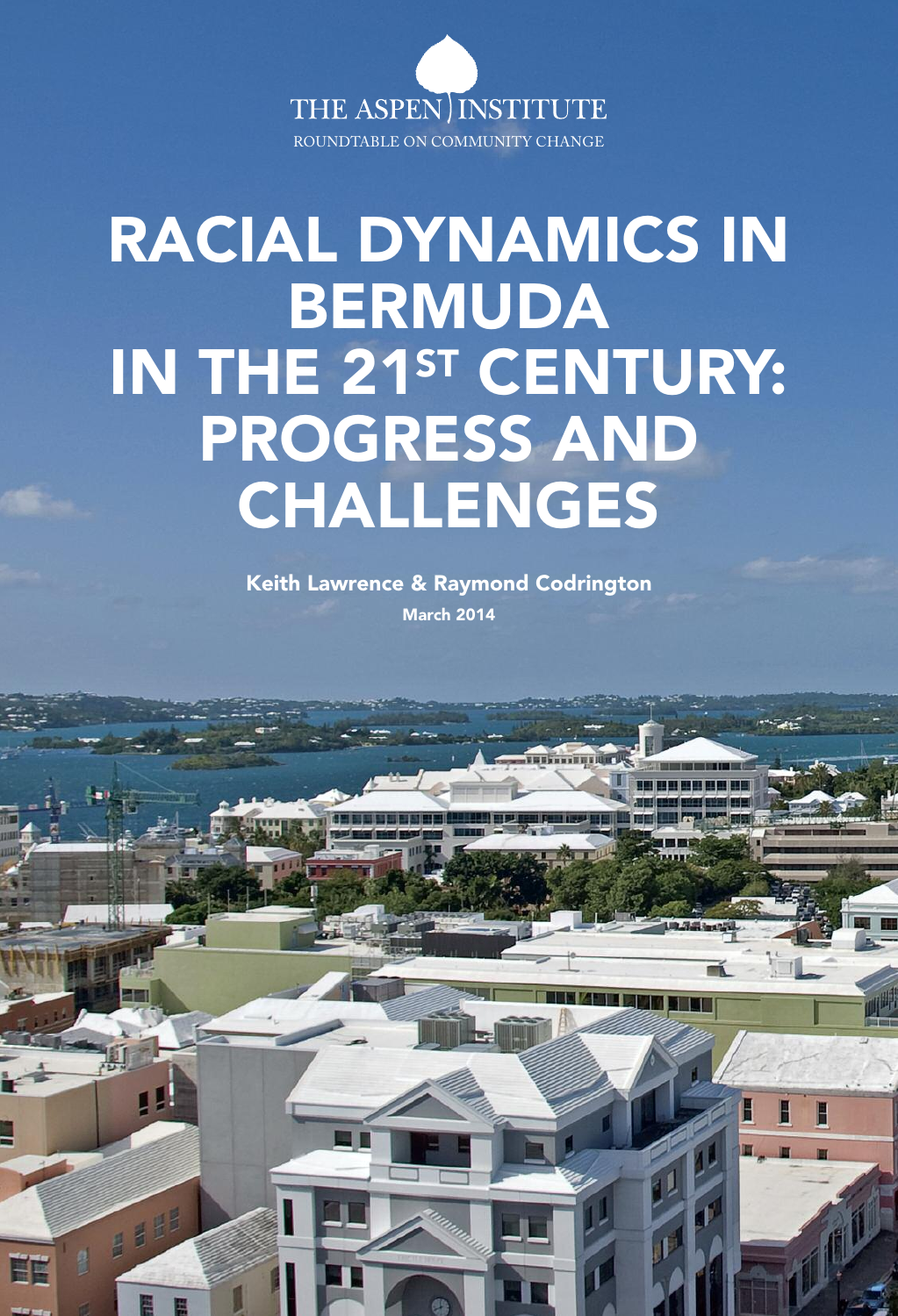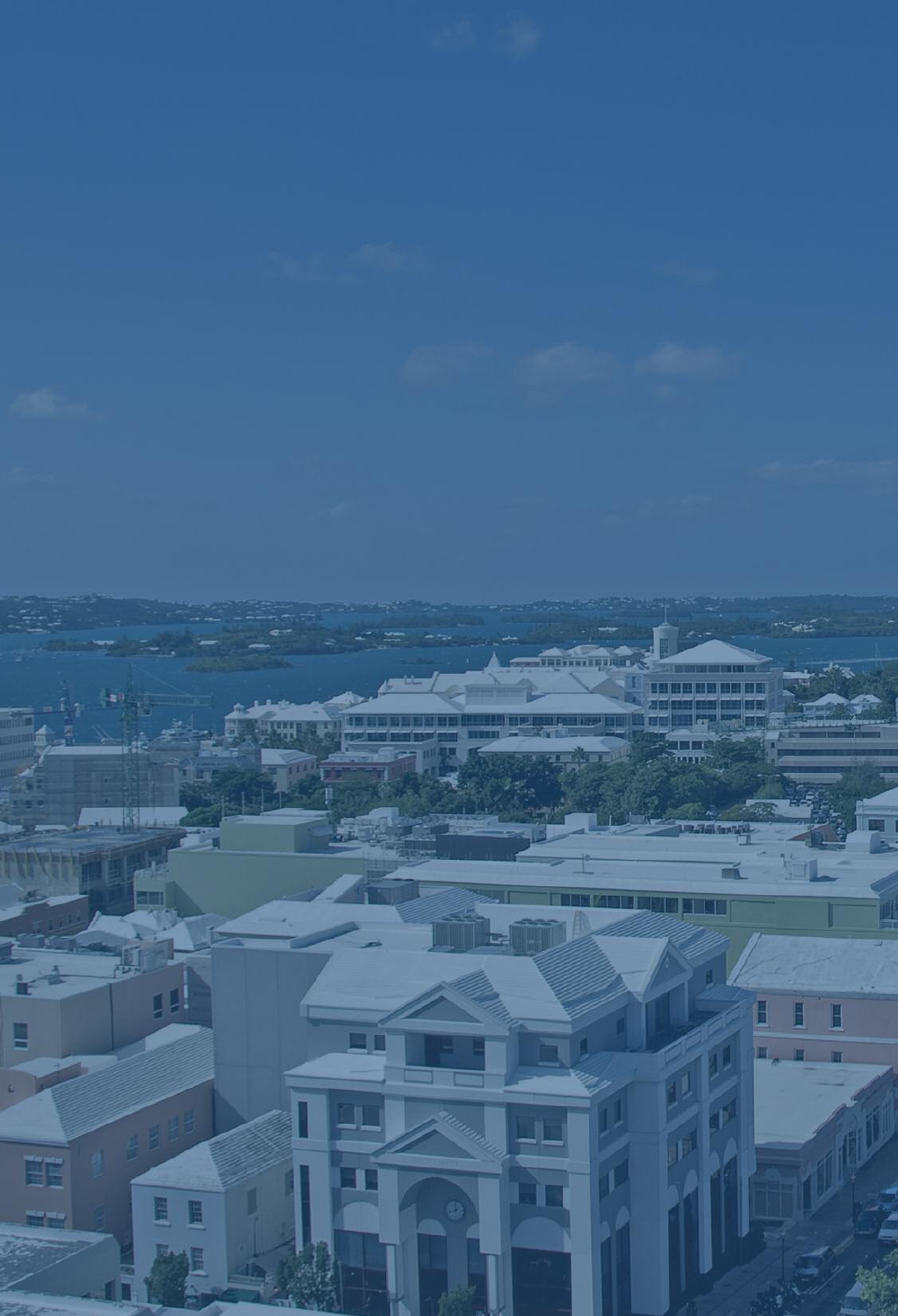# **Contents**

- 4 AUTHORS and ACKNOWLEDGMENTS
- 5 FOREWORD
- 7 PREFACE
- 10 INTRODUCTION *Race and its Construction in the Bermudian Historical Context*
- 15 PART I THE BIG PICTURE: *Race, Power, Wealth and Opportunity in Bermuda Today*
- 24 PART II GETTING IT RIGHT: *Challenges of Advancing Racial Equity in 21st Century Bermuda*
- 31 Annexes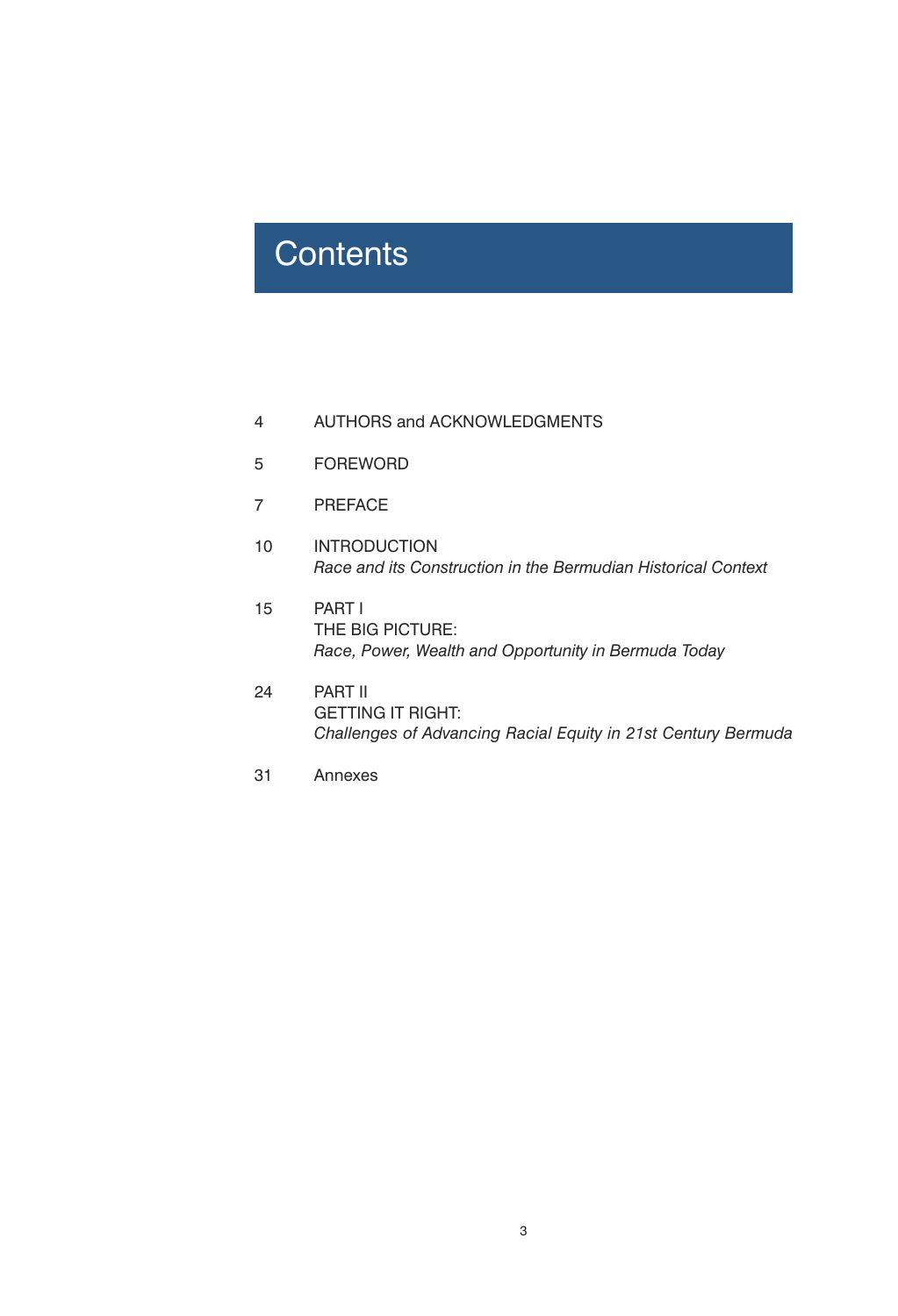### Authors & Acknowledgments

This paper is the result of collective learning by staff of the Aspen Institute Roundtable on Community Change and advisors to our work on race in Bermuda. The authors are **Keith Lawrence** and **Raymond Codrington**. The messages have been developed with the valuable input of Anne Kubisch, Patricia Auspos, Jeff Conyers, Aideen Ratteray Pryse, Amanda Outerbridge, and Tamara Gathright-Fritz. The authors wish to thank them as well as the members of the Aspen-Bermuda Partnership on Racial Equity and participants in our Bermuda-based Racial Equity and Society Seminars for their insights and participation. The paper reflects a broad dialogue with many Bermudians who are too numerous to mention who patiently answered our questions and challenged our thinking. The staff of the Roundtable would especially like to acknowledge The Atlantic Philanthropies – Bermuda and Myra Virgil for the financial and intellectual support of this work.

**Keith Lawrence** is currently a planning and racial equity consultant to several organizations. He spent 14 years with the Aspen Institute Roundtable on Community Change where he led its efforts to reframe approaches to race in the design and implementation of place-based community initiatives. His publications include *Structural Racism and Community Building*; *Constructing a Racial Equity Theory of Change: A Practical Guide for Designing Strategies to Close Chronic Racial Outcome Gaps*, and an edited volume, *Race, Crime and Punishment: Breaking the Connection in America*. Prior to the Aspen Institute, Keith worked in management at the New York City Housing Authority, and was a schoolteacher in New York City and the Caribbean. He holds a PhD in International Politics from the City University of New York Graduate Center, and a MUP in Urban Planning from Hunter College.

**Dr. Raymond Codrington** is a Senior Research Fellow at the Advanced Research Collaborative at the Graduate Center, City University of New York. He is engaged in a seven-country hemispheric study that addresses the conditions of people of African descent and indigenous people in the Americas. The work more specifically examines the emergence of new forms of racism and anti-racist organizing with a focus on the US. Previously, he held the position of Senior Research Associate and Project Manager at the Aspen Institute Roundtable on Community Change. Previously, he was the Founding Director of the Julian C. Dixon Institute for Cultural Studies and Curator in the Department of Anthropology at the Natural History Museum of Los Angeles County. Dr. Codrington also served as the Sandy Boyd Postdoctoral Fellow at the Field Museum's Center for Cultural Understanding and Change. He is a former President of the Association of Black Anthropologists, a section of the American Anthropological Association (AAA).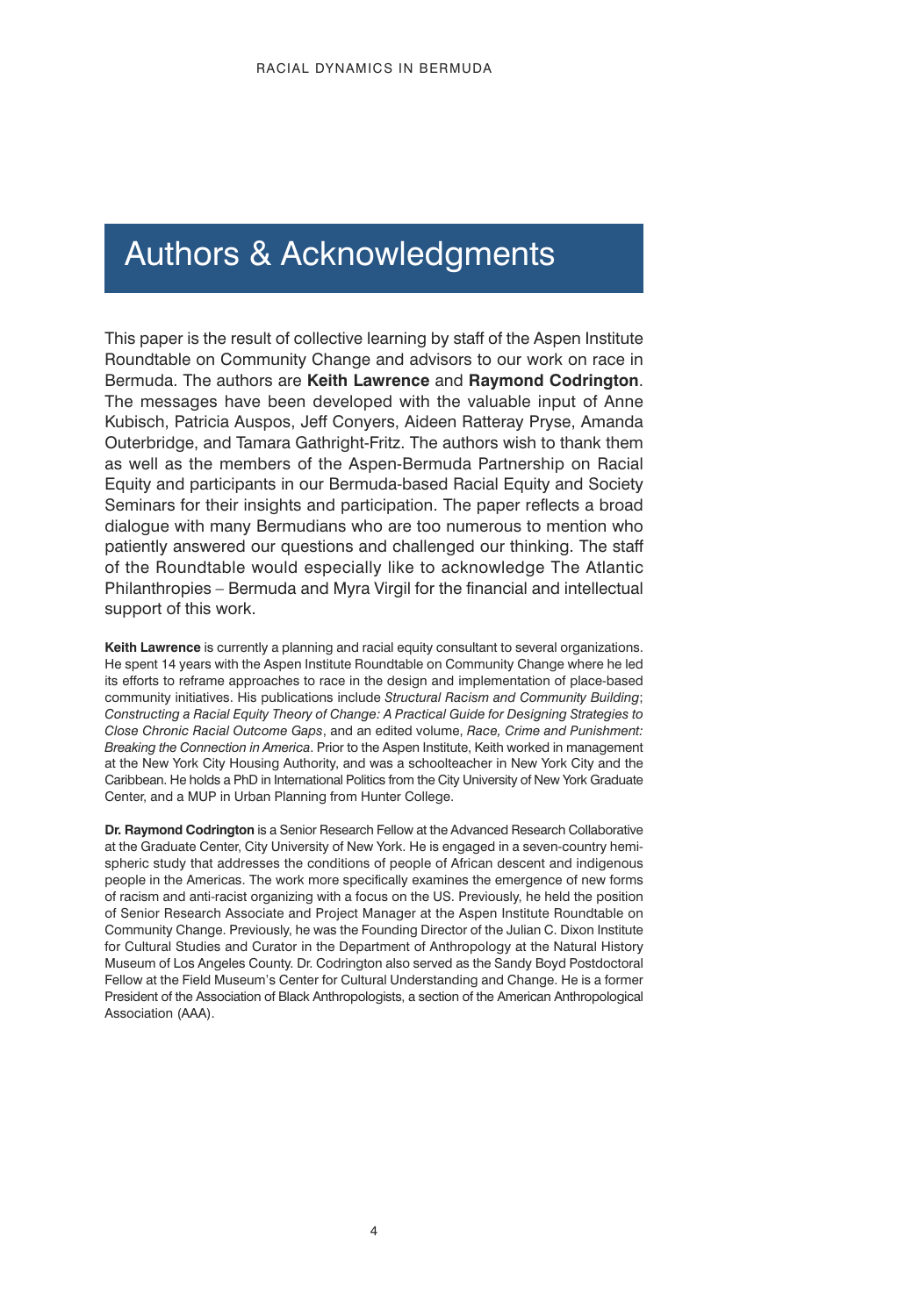### Foreword: *Let's talk about race*

This paper is not the beginning of a conversation about race—nor is it the end. It is, quite simply, a snapshot in time.

Race in Bermuda has been an "issue"—unspoken and spoken—for as long as anyone can remember. It stirs all kinds of emotions—many not easy. While racial differences have sparked appalling behavior in the past, today it would be hard to find anyone of any race or ethnicity who does not cringe at the painful accounts of slavery, discrimination and related abuse.

But today we do still have issues around race. We need to talk about them openly and honestly—neither cringing nor blaming. Rather, we could use the knowledge that we've gained, the pain that we've felt, the discomfort that we've inflicted, the issues with which we still grapple and use it as a call to take action.

This is not about making people feel better; this is about making things better. It's about ensuring that racial inequity—where the playing field is grossly uneven simply because of one's race—is truly something of the past. Easy to say, but it's obviously not so easy to define the solution.

On the face of it, Bermuda has appeared more harmonious in its racial relations than many places—certainly when compared with the USA, whose causes we have at times thoughtlessly aligned with simply because of its physical proximity. But still, because an unresolved knot of an issue lurks in our community unaddressed, it emerges unbidden again and again, spiking the public agenda even when the issue up for debate has apparently nothing to do with race. Its discomfiting presence is never in doubt.

In 2008, The Atlantic Philanthropies launched an initiative to assist with untangling the complex network of feelings around race in Bermuda. Royal Commissions had taken place in the past, efforts had been made in some quarters to address inequities, and painful—sometimes angry, sometimes tearful—exchanges had taken place under "The Big Conversation" banner. Now it was time to try something different.

Enter the Aspen Institute Roundtable on Community Change, the leading think tank on race relations and a team that had already completed a body of work on systemic and structural consequences of race inequality. Atlantic was one of the few funders prepared to invest in examining those consequences. [It should be noted that funding remains limited for human rights and causes around inequality—and yet the cause of inequality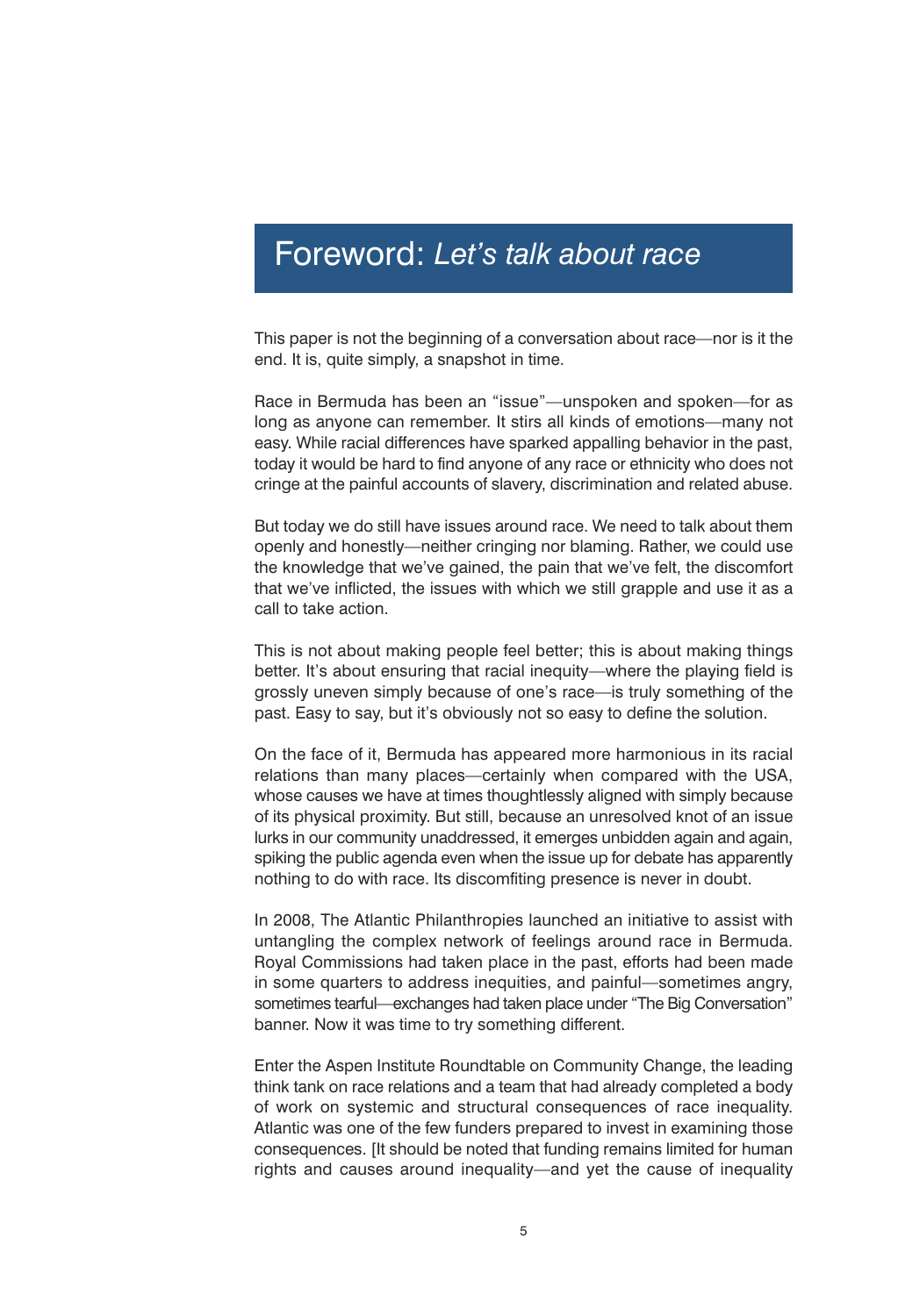remains at the forefront of public debate, rearing its head regularly in our everyday dialogue.]

For three years, the Aspen team worked with 86 people on the Aspen Bermuda Racial Equity Project. The individuals were from a combination of socio-economic backgrounds, sectors, ethnicities and experiences. They had in common the potential to influence race relations in Bermuda in diverse segments of the community. They were interested in doing so, and cared enough to put the effort in.

For clarity, this document is not a report of that initiative, but the Aspen Bermuda Racial Equity Project was the genesis of this paper.

"Racial Dynamics in Bermuda in the 21st Century: Progress and Challenges" is a document designed to locate where we are in the racial dialogue. It is also a document that has been somewhat hampered in its efforts by the lack of hard data available. Data gathering has never been strong in Bermuda, as we have heard from many researchers on all aspects of Bermuda life. However, it's clear that assembling more data about race is going to be needed if we are serious about addressing racial inequities. We need data on race in areas ranging from "stop and search" to home ownership. We also need comparative statistics on educational outcomes. Without this information it will be difficult-to-impossible to move the needle on creating equal outcomes for all Bermudians without regard to race, in an informed manner. We can't keep relying on anecdotal information. While no one wants to deny the emotion around the topic, we need to address it with undeniable, unarguable facts. That way we will be empowered to launch the kind of mature movement that is needed.

Life is not fair—it never has been and may never be. Life continues to dole out inequalities in wealth, property ownership, business opportunity and education. But we don't need to continue to make the kind of mistakes often unintended, based on the false assumption that the path to success is the same for everyone now—that we continue to make about our racial situation in Bermuda.

This paper may be dated 2014 and some of the source material is even older, but we hope you will focus on the essence of the message. You may not agree with some of the things that are said in this paper, but it's an opportunity for thoughtful reflection. This document provides a place from which broader conversations can emerge. It's a point of reference, a resource. We're grateful to all of the people who took part in the Aspen Bermuda Race Equity Project—and to Keith Lawrence and Raymond Codrington for providing us with a status report on race in Bermuda.

Much needs to be done to continue the patchwork of activity to level the playing field of racial equity. We should not rest until we can say, hand on heart, that every child born in Bermuda will receive the education, opportunity and community support they need to progress…whatever their race.

**— Board of the Bermuda Community Foundation —**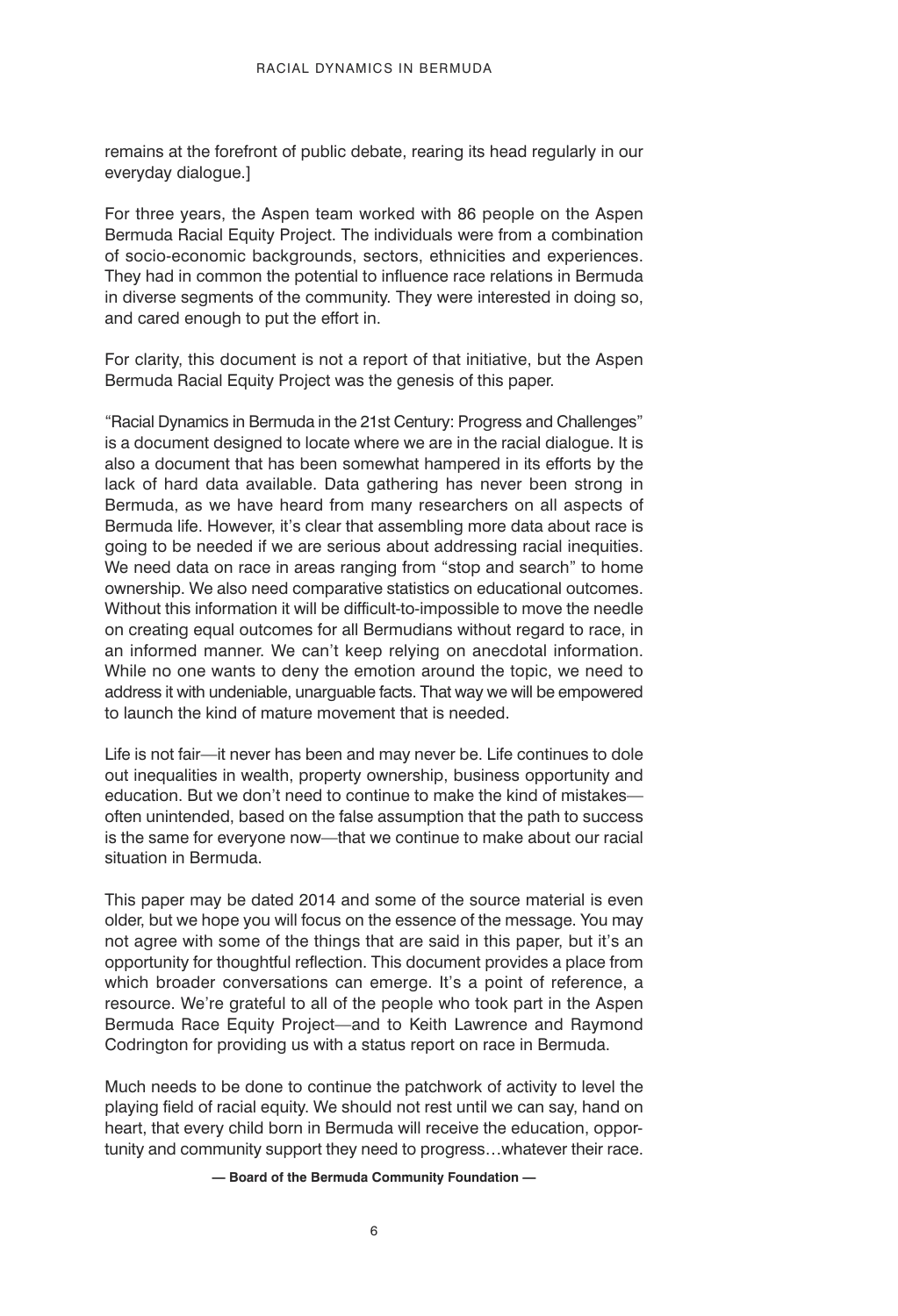### Preface

For at least a decade now, civic leaders in Bermuda have attempted to draw attention to their nation's persistent racial socioeconomic disparities. Consistent tracking of racial disparities has not been a top priority here, so this has been a challenge. A number of surveys, studies, and statistical analyses over the last several decades have drawn some attention to these issues, but data on race remain quite limited and uneven. Nevertheless, those examinations have largely confirmed this broad concern: *Bermudians of all races do not share the same prospects for socio– economic success, even when they do share many non-racial characteristics in common.* Despite the data limitations, there appears to be enough historical and circumstantial evidence of linkages across race, opportunities and outcomes to justify a closer look at the significance of race in 21st Century Bermuda.

**Racial disparities in employment, educational access, and criminal justice are the areas where we see the widest disparities between Bermudians of different racial groups**. The racial patterning of each of these areas has its particular nuances, but the common outlines appear to be these:

*White Bermudians and non-Bermudians disproportionately earn higher incomes than black Bermudians, despite the latter's predominance in the labor force.*<sup>1</sup>

*The median earnings of skilled and professional non-Bermudian workers surpass those of similar black Bermudians in many job categories.*<sup>2</sup>

*Most white students attend privately funded schools and most black students attend public schools, and this racial sorting coincides with lower achievement levels among black students.*<sup>3</sup>

*White Bermudians are much more likely to be college-educated,*<sup>4</sup> *which gives them greater access to lucrative business sector jobs.*

*Black youth is at much greater risk of arrest, prosecution and incarceration than white peers.*<sup>5</sup>

Race relations initiatives such as The Big Conversation, government entities like the Commission for Unity & Racial Equality (CURE) and the Human Rights Commission (HRC), along with grassroots efforts such as Citizens Uprooting Racism in Bermuda **(**CURB) have all worked hard to

<sup>1</sup> *Bermuda Job Market Employment Brief*. Department of Statistics, Government of Bermuda. August 2011.

<sup>2</sup> *Bermuda Job Market Employment Brief*. August, 2011. Chart 3.4. www.scribd.com/full screen/63578010?acc ess\_key=key-2kywdz vajg4bt49tzgwt&allow \_share=true&escape =false&view\_mode= scroll

<sup>3</sup> Source: *Race in Bermuda: A Statistical Perspective*. Profiles of Bermuda. September, 2009

<sup>4</sup> *The 2010 Census of Population & Housing: Final Results,* p.24

<sup>5</sup> November, 2011 CURB presentation by Cordell W. Riley and Lynne Winfield to the Bermuda Human Resources Association; Elizabeth Roberts, "Arrest Rates Higher Than Ever," *The Royal Gazette*, July 23, 2010.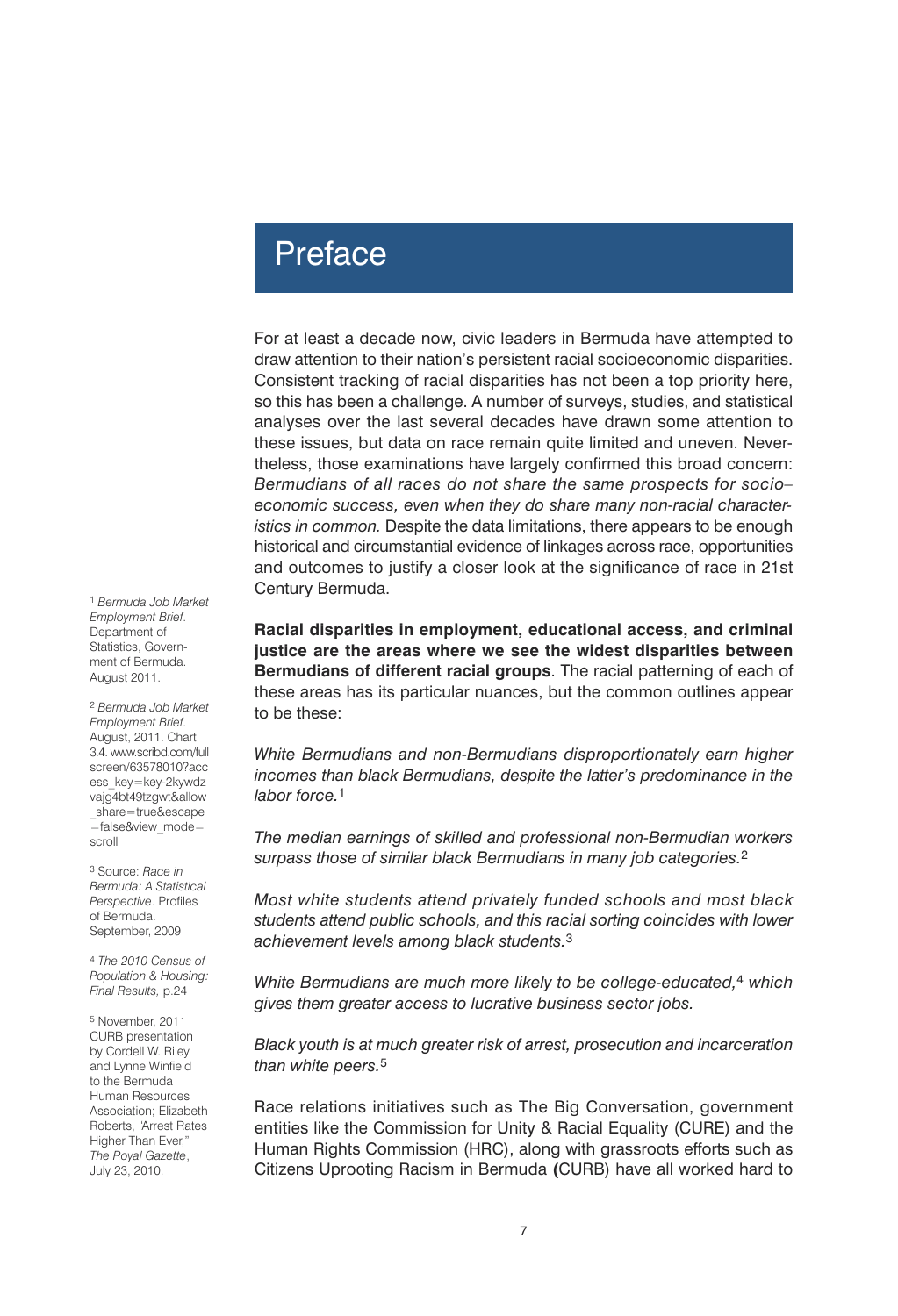promote substantive, good-faith public dialogue exploring these difficult issues. These courageous efforts generated open public debate about a subject that had previously tended to be discussed in hushed tones or behind closed doors. And perhaps not surprisingly, given the complexities of race and strong emotions that the topic can elicit, these public discussions have been sometimes painful and frustrating.

To deepen and better focus this conversation, the Atlantic Philanthropies enlisted the assistance of the Aspen Institute Roundtable on Community Change in 2008. The Atlantic Philanthropies had already been a sponsor of the Roundtable's racial equity leadership development seminars in the US, and the foundation's Bermuda office believed that the Aspen model might also be valuable for civic leadership audiences in Bermuda.

The Aspen Roundtable has been working for almost 15 years with leaders grappling with the intersections of place, race and disadvantage in the US. Its guiding rationale is that the formative role of race in US history continues to influence the structure of opportunities in the present. The cornerstones of the Roundtable's work are a "structural racism" analytical framework that elevates the significance of racially inequitable opportunity structures as barriers to individual and community advancement, and a racial equity "theory of change" for guiding remedial practice. These Roundtable contributions helped the US social policy, human services and community building fields take race into account in ways that made clearer how ordinary citizens might act to transform institutions and systems that shape local opportunity.

**The concept of structural racism, which is explained later in this paper, holds true for all societies historically organized by race, although each one evolves its own racial ideology, institutional arrangements and everyday conventions, discourses, wisdoms and etiquettes**. So, the key to understanding the contemporary racial order in Bermuda is to recognize its distinctive institutional and cultural features here and to tease out how and where race may be driving or reinforcing inequities there.

This paper is informed by three years of close engagement by Aspen Roundtable staff with 86 Bermudian civic leaders, business professionals, youth organizers, nonprofit community-based practitioners, and public officers, who participated in Aspen Institute Leadership Seminars on Racial Equity and Society convened by the Roundtable on Community Change. The seminars were designed to provide participants with language, strategies, tools and an opportunity to develop a work plan for addressing race in their home environment. Between 2008 and 2011, Aspen Roundtable staff came regularly to Bermuda to meet organizational leaders, gather data, and observe everyday life here first-hand. This fruitful collaboration was only possible because of the commitment and generosity of our Bermudian partners, particularly the Atlantic Philanthropies.

**This paper is not a social science report**. Rather, it is a distillation and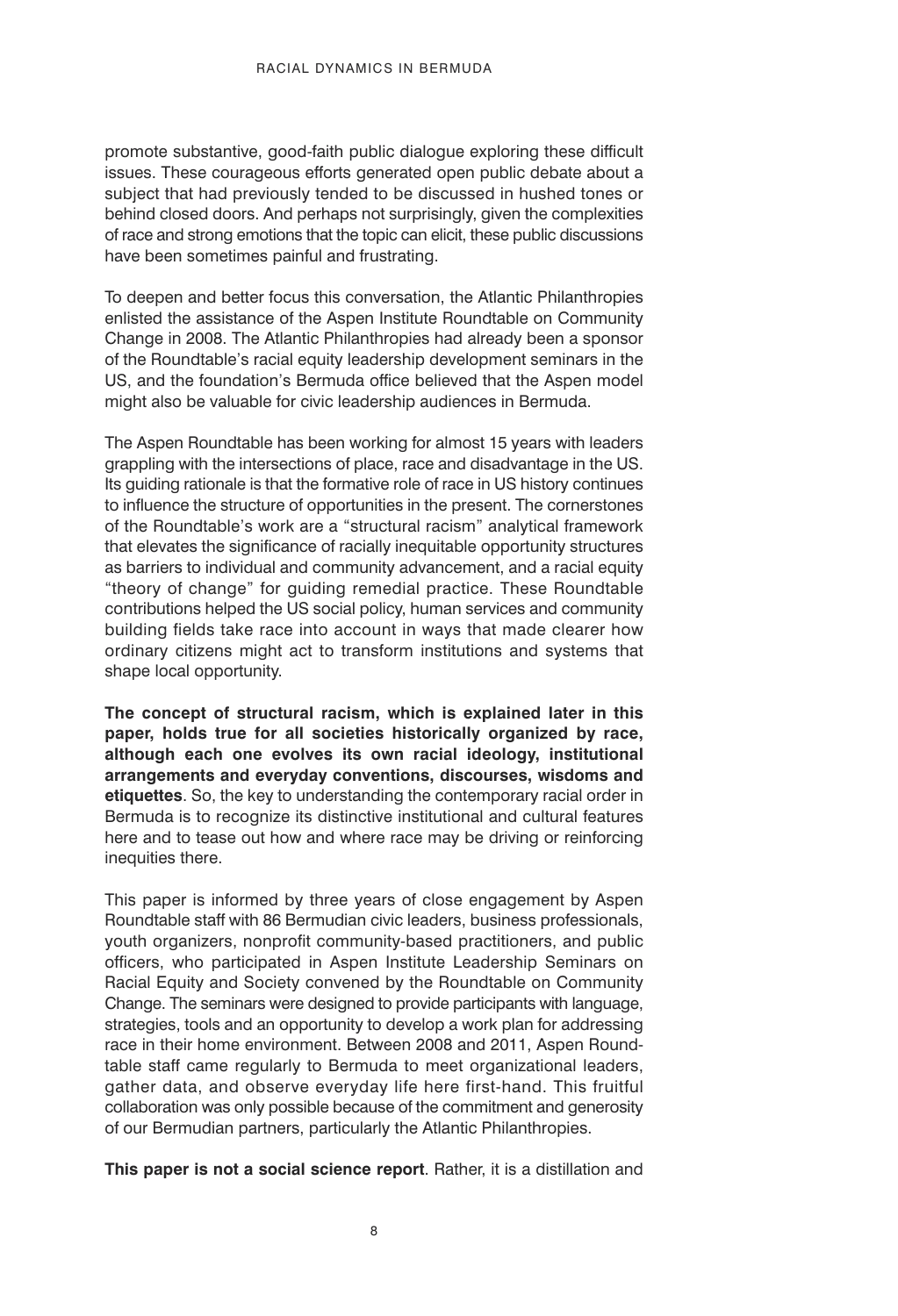analysis of the perspectives and impressions of a subset of Bermuda's civic leadership, gleaned through small group discussions and individual interviews. Inevitably, it also reflects the impressions and biases of authors whose main frame of reference is the US. Where these were available, some local statistics are offered for illustration. The document cites data as it is disaggregated in particular reports with attention to race, work status, and nationality. Quotes are actual comments or mild paraphrases shared during focus groups and seminar discussions over the course of the project, but these are kept anonymous to respect the sources.

This document has three parts besides this **Preface**.

The **Introduction** briefly traces the evolving significance and construction of race in Bermuda's social history, highlighting some important similarities and differences between Bermuda and its Caribbean and North America neighbors in this respect. It suggests that, as in other places with diverse populations and colonial histories, the meaning and significance of racial identity continue to evolve in contradictory ways in Bermuda. Growing racial tolerance and comfort with diversity in Bermudian society since the 1960s runs in parallel with the continuing stigmatization of (mostly young, male) black identity in many important daily contexts.

**Part I** offers an overview of Bermuda's demographic, political, economic and cultural landscape and some of the challenges associated with the intersection of race with salient features of that landscape. It focuses particularly on the dilemmas presented by the racial configuration of wealth, power and privilege, and by the need to expand opportunity while safeguarding Bermuda's special niche in the global economy.

**Part II** considers the practical implications of these observations about the significance of race for Bermuda's equity-minded leaders. It offers an aspirational vision for the society and suggests strategic priorities for a racially equitable, 21st Century Bermuda.

With the caveats mentioned above, this paper aspires only to offer Bermudians more food for thought about the state of race in their society. Hopefully, these reflections will complement ongoing local efforts to spark and sustain constructive dialogue on race, and effective action to address its old and new challenges.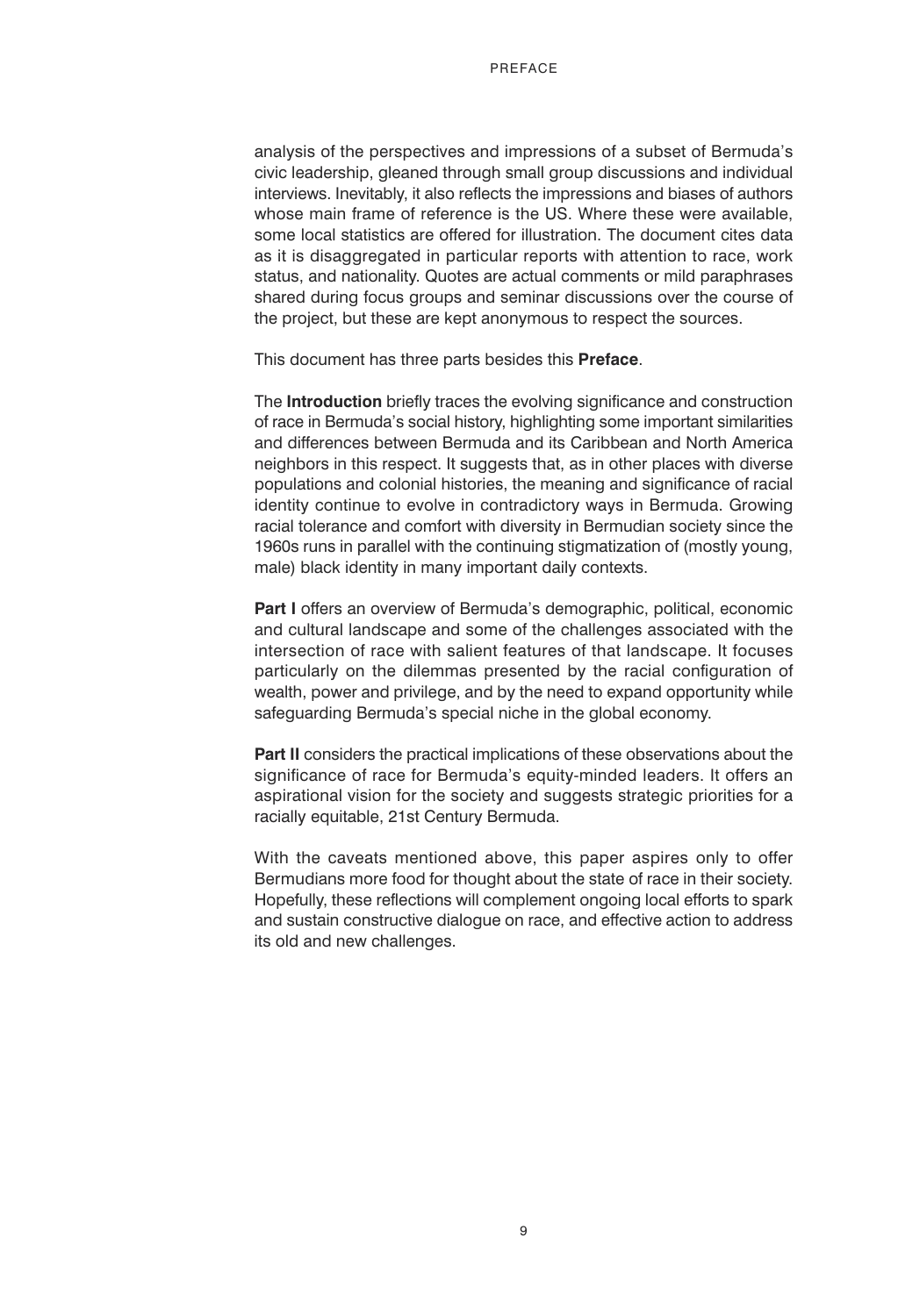# Introduction

# Race and its Construction in the Bermudian Historical Context

This paper looks critically at Bermuda's contemporary socioeconomic features primarily from the vantage point of race. **The purpose is not to single out this island nation for criticism or to discount its remarkable socioeconomic achievements**. **Rather, it responds to the interest of some Bermudians in a deeper examination of a topic that they believe strongly continues to be a problem area, yet also holds great potential for further progress**. Their yardstick for measuring such progress is racial equity, which is the complete disconnection of local opportunities and outcomes from racial identity—a situation that many black Bermudians, especially, believe to be far from the current societal reality.

**It goes without saying that no society can be truly assessed through any single lens**. Bermuda's unique characteristics as an international business hub, a high-end tourist destination, a British overseas territory, and a diverse society that blends North American, Caribbean and European influences, add many complexities to life here that call for a variety of analytical perspectives. Each vantage point, however, would describe and explain some features of Bermudian life better than others. Bermuda's racial disparities are quite evident and many have been visible here for generations. So it makes sense to explore these issues with a race-centered analysis, acknowledging the limitations inherent in that approach.

Bermuda's economic development strategies before the 2008 downturn clearly lifted living standards across the board. Political empowerment also paid some dividends for black Bermudians. However, few Bermudians would claim that these advances have brought about racial equity, and most might acknowledge that equity gains made in recent decades have been seriously undermined by the global recession. Public opinions diverge sharply, though, on the present day significance of race itself to the ways in which wealth and opportunity are distributed across this society. In this respect, Bermudians are no different from their nearest neighbors.

### **Social scientists largely agree that race has no real biological basis**.

But it has concrete social significance because many societies have historically accorded different degrees of power and privilege to members of different racial groups. "Race" refers to the labels assigned to people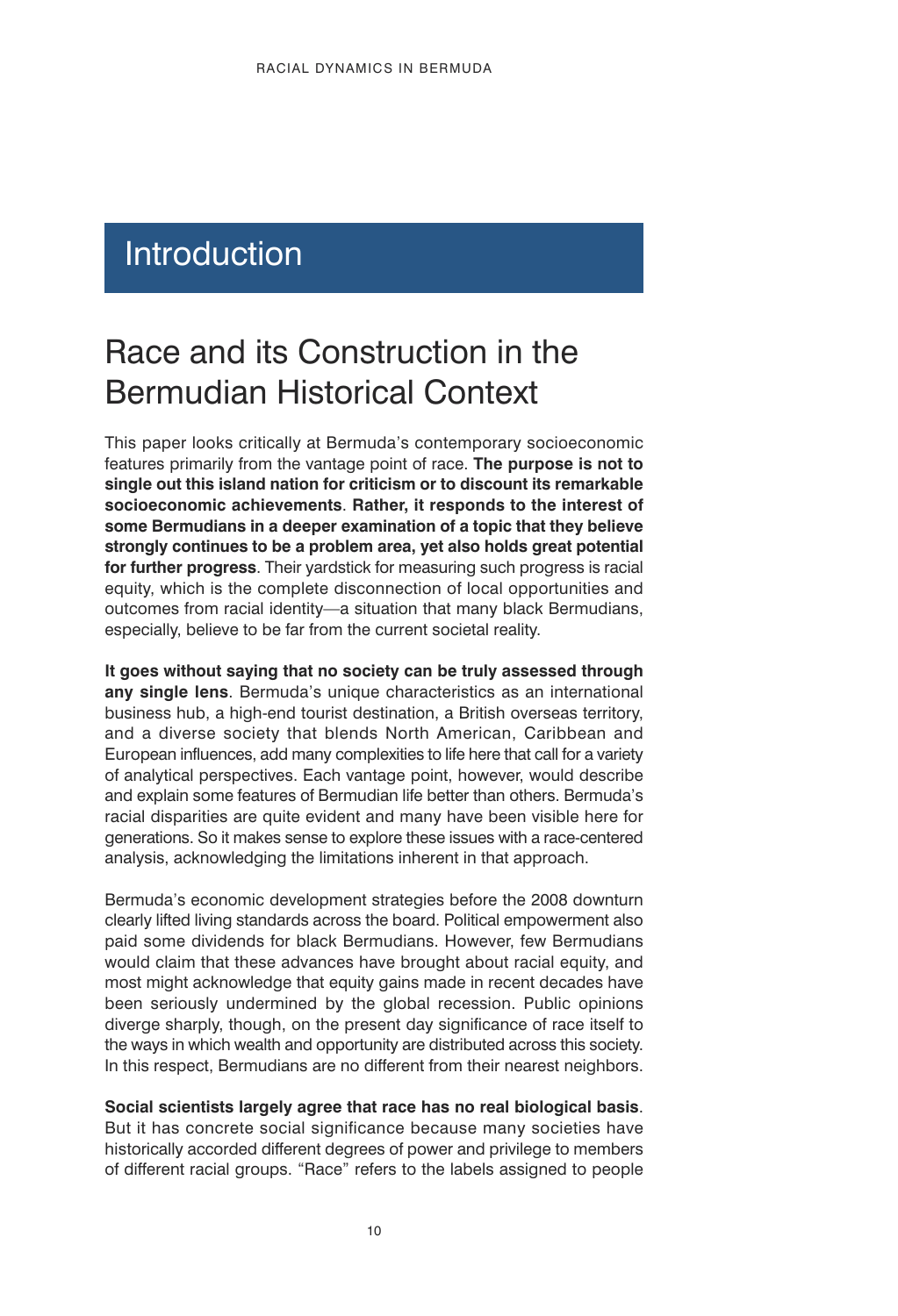based on observable physical traits like skin color, hair texture, and facial features. Since race is an invented concept that has been given meaning and significance by society, it is called a social construction. Social constructions are not facts or proven, but become accepted or seen as common sense because they are repeated, socially accepted and in turn become part of how we see the world, how we treat each other, and how we decide who gets access to what resources. Once begun, this process is ongoing. Thus "race-making" continues in different ways over the lifespan of a society unless it is deliberately interrupted.

**As a result, the "story" of race that becomes most pervasive influences the policies, practices and common sense beliefs that undergird, or "structure," the political economy and culture**. Among these elements are typically "wisdoms" about the relative merits, tendencies and capacities of different identity groups. The term "structural racism" is often used as shorthand for the internalizaton of race in institutions and systems that appear to be guided only by rational and universal principles. **Structural racism** can be defined as

*a system in which public policies, institutional practices, cultural representations and other norms work in various, often reinforcing ways to…allow privileges associated with "whiteness" and disadvantages associated with "color" to endure and adapt over time*. 6

The core of the structural idea is that when race becomes embedded in this way, individual racial animus and conscious intent to discriminate become less significant because institutions and systems can generate inequities just following standard operating procedures.

Considering Bermuda's racial history, concern about the scope and depth of structural racism today is entirely warranted. And looking back from the present to Bermuda's early colonial period, structural racism appears to have generated two distinct phases of racial construction.

### **Slavery, Indentureship and the Initial Construction of Race through the 1970s**

The social construction of race began with Bermuda's European settlement and colonization in the 17th Century, and continued up to the 1970s. Race-based slavery and indentureship were central institutions up to the early 19th Century, and Bermuda evolved a distinct racial hierarchy anchored in white privilege over that period. Later on, indentureship—the terms and conditions of which were not so far removed from those of slavery<sup>7</sup> —and post-slavery social sorting along crisscrossing lines of color, ethnicity and national origin, preserved many features of that hierarchy.

It should be noted that the first 300 years of race construction in Bermuda applied not only to Europeans and people of African descent, but also to Portuguese migrants from the Azores and the Cape Verde islands, who came to perform agricultural labor and occupy other lowly labor force niches. The early and subsequent construction of "Portuguese-ness" has

<sup>6</sup> Aspen Institute Roundtable on Community Change. 2004*,* "Structural Racism and Community Building," Keith Lawrence, Stacey Sutton, Anne Kubisch, Gretchen Susi and Karen Fulbright-Anderson, authors. Washington DC, The Aspen Institute.

<sup>7</sup> See *The History of Mary Prince, A West Indian Slave, Written by Herself* (1831), London: published by F. Westley and A. H. Davis.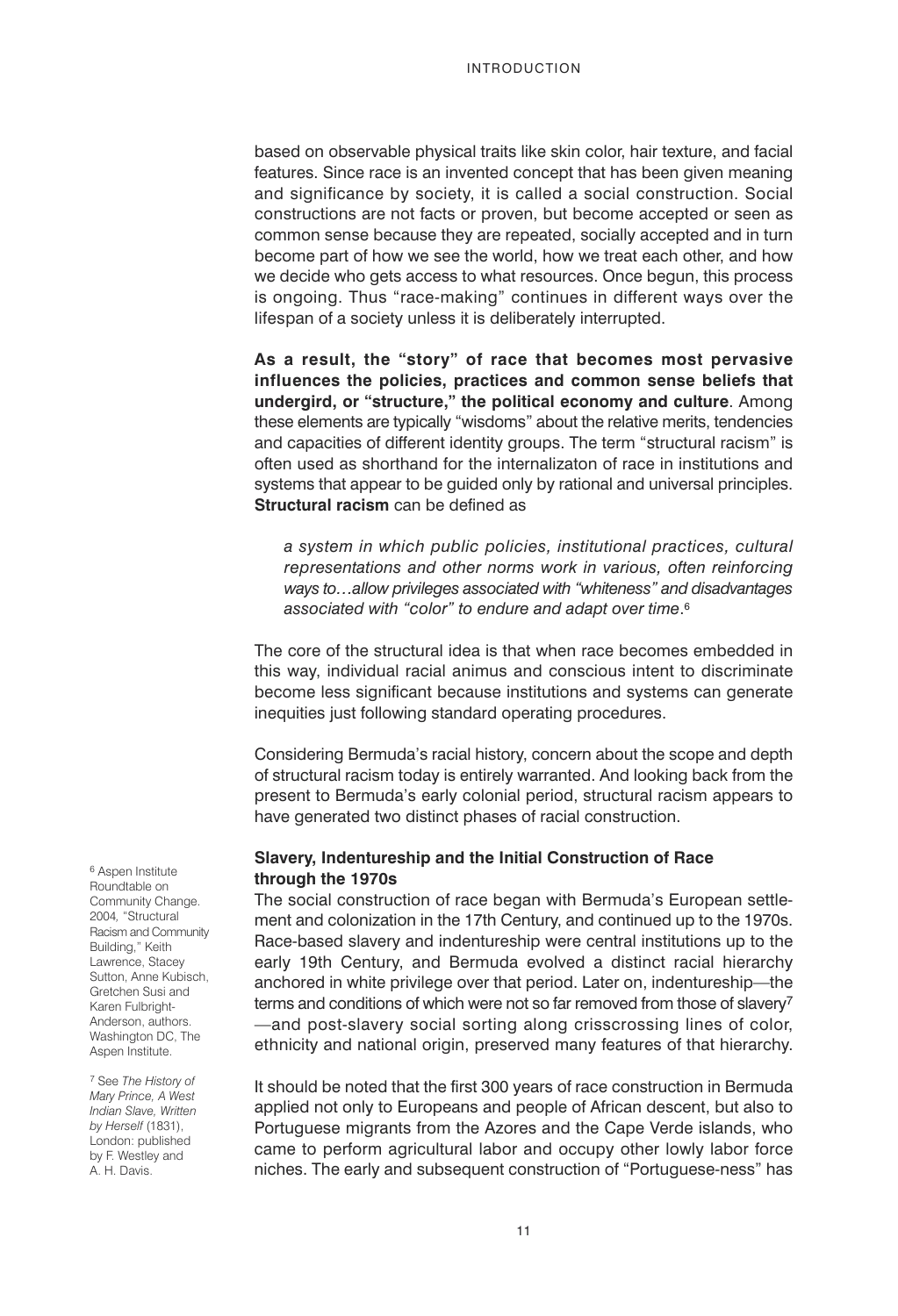been a much-debated topic, but it is clear that this identity was forged in contrast to the dominant white standard, and to the black African "other" at the opposite end of the spectrum. Portuguese immigrants experienced racial discrimination in the forms of restrictive quotas, occupational segregation, and exclusion from certain social clubs. But in contrast to blacks, their concentration and success in agriculture also led to their positive characterization as industrious.

This does not discount the ways in which Portuguese people have experienced discrimination in Bermuda's past, and may still do. It only illustrates that in a racially ordered society, some groups may occupy a status somewhere "in between" blackness and whiteness. Ongoing debate as to whether the Portuguese label in Bermuda refers mainly to race, culture, or national ancestry, further illustrates this ambiguity. Black Bermudians, on the other hand, have not had the material or symbolic benefit of such racial ambiguity. Where it matters most, their representation as the racial "other" has been pretty fixed.

### *Civil Rights, Class, Immigration and the Second Wave of Racial Construction*

A second phase in the social construction of race arguably began when civil rights activists boycotted segregated theatres and broke the color bar two generations ago, ending official white privilege and racial discrimination in Bermuda. The formal, legal architecture of racial hierarchy was dismantled in 1968 with the adoption of the Bermuda Constitution and by the end of the 1970s with universal suffrage. Since then, this nation has had black Premiers, first as members of the United Bermuda Party—a conservative, white-supported political party—and later as members of the black-associated Progressive Labour Party, and of the One Bermuda Alliance.

Globalization played an indirect but important role in shaping this ongoing "second wave" of racial construction. Black political empowerment was complemented by Bermuda's accelerated economic growth in the 1990s as it became an appealing jurisdiction for thousands of international companies. This attractiveness to financial services corporations in the US and Europe also brought significant numbers of highly-skilled foreign workers, many of them people of color, to fill jobs in this growing sector. It also brought smaller numbers of unskilled migrants to provide low-wage services in this and the hospitality sector.

Like the Portuguese, foreign-born workers of color coming to Bermuda in recent times have also been "racialized." With some groups this racialization has taken on positive connotations. For example, skilled workers from Asia and elsewhere, have largely have been able to reap the benefits of what some social scientists call "symbolic whiteness"<sup>8</sup> In other words, their highly-respected professional and technical skills have conferred many, if not all of the social advantages whites enjoy. On the other hand, lowskilled workers of color from places such as Jamaica, Sri Lanka and Malayasia who work in the hospitality sector, remain very much on the margins of Bermudian society and culture.

<sup>8</sup> For a discussion of this see Jim Sidanius and Felecia Pratto (2001), *Social Dominance: An Intergroup Theory of Social Hierarchy and Oppression.* Cambridge University Press, pp. 16–17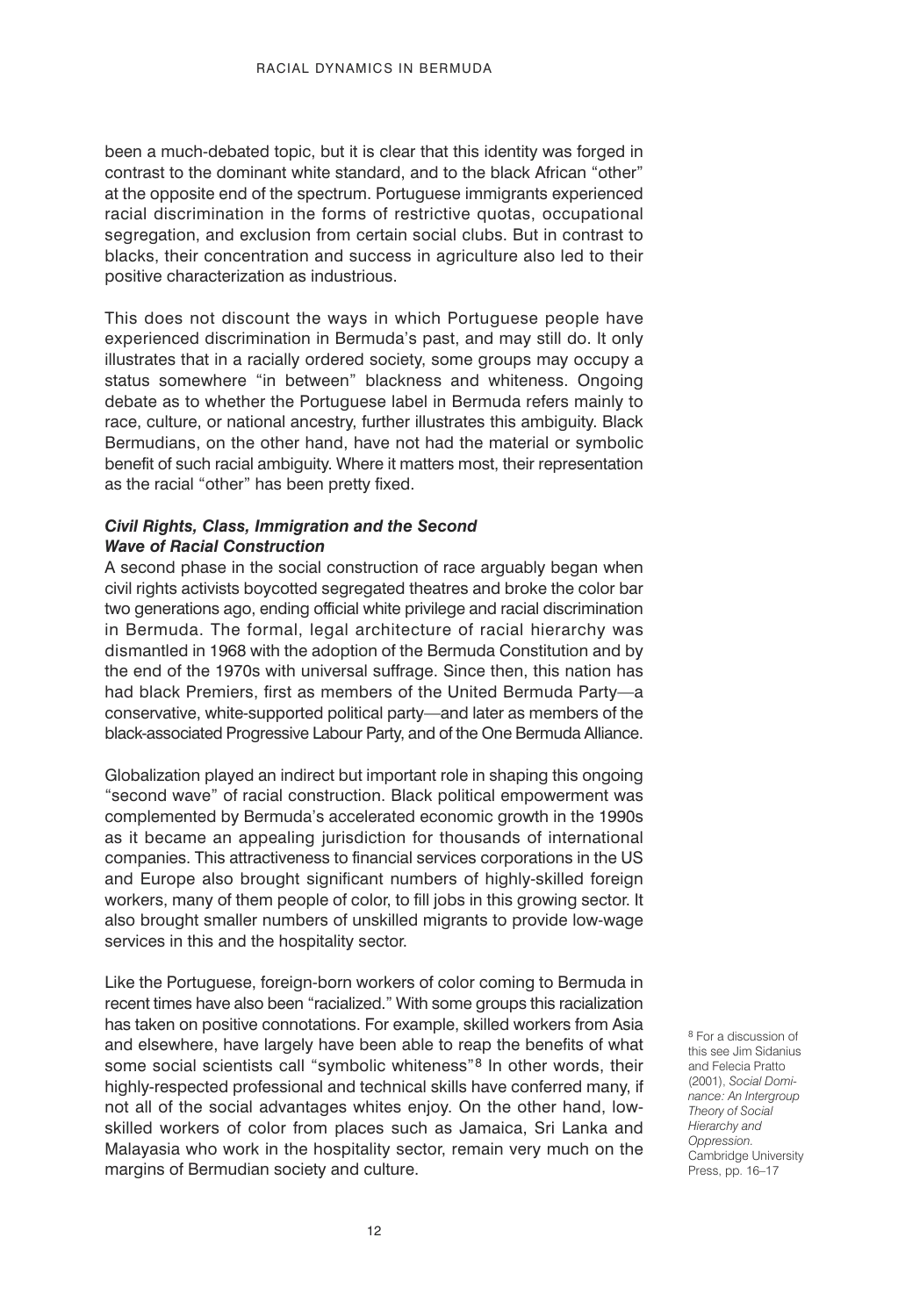The lines between race and class have become much less clear in this evolving second racial construction period. The fluidity of racial identity has also become more apparent in everyday Bermudian life. Economic growth prior to the current recession and black control of the public sector boosted and diversified Bermuda's elite and middle classes. At the same time, the increasing legitimization of cultural diversity and tolerance as social values in the post-civil rights period gave a sense that race no longer mattered so much in everyday affairs. As the class lines blur, Bermuda's racial order appears to be settling into a new equilibrium of mutual tolerance and suspicion. For the most part, this tension around race, nationality and work status has remained mostly beneath the surface. Intermittently, however, it bubbles up in racially-tinged political discourse, usually related to the size, role and efficacy of government, or to education, or to crime. The sometimes heated and unpleasant tones of these exchanges remind Bermudians that theirs is not yet the post-racial, colorblind society many want to imagine. Race still matters here even though its outlines are murkier and its linkages to socioeconomic outcomes are less clear cut than in the past.

### *Implications for the Future*

Knowing that the pernicious social construction of race will not end spontaneously, some civic-minded Bermudians worry that racial inequities might not be receiving sufficient attention. To them, sufficient attention means pushing past anecdotal evidence and conventional wisdoms about why some individuals and racial groups succeed and others do not. It also means pointing out how racialization continues, and how in this contemporary period, institutional and cultural factors—past and present—still allow certain racial disparities and discontents to persist.

These leaders want to utilize a structural framework in which the concepts of race and racism are not reduced exclusively to individual behaviors and interpersonal relationships. Rather, race and racism are regarded by them as inseparable from how interconnected institutions and systems—global and domestic—work on a daily basis. Like other Bermudians, they know who still owns the lion's share of this nation's wealth, whose children remain most likely to attend private and public schools, who gets the most lucrative corporate jobs, and so on. So these leaders reject assertions that the racial patterning of these outcomes is merely coincidental and unintentional, simply because overt racism is now unfashionable.

Those who want to lead with race in social change discussions find it a hard sell because of Bermuda's standard of living and general tranquility. Despite the global recession, Bermuda still boasts a gross national income per capita that is close to double that of the US<sup>9</sup> The average Bermudian does much better than most individuals around the world. Unemployment hovers around eight percent,<sup>10</sup> and although this level is significant, the dramatic contrasts between wealth and poverty seen across the Americas and Caribbean are conspicuously absent here. Moreover, Bermuda's inequalities do not track with race as obviously as in places where encounters with destitute, homeless or mentally ill people of color are commonplace.

<sup>9</sup> World Bank: http://data.worldbank. org/country/bermuda

<sup>10</sup> *National Economic Report of Bermuda, 2012*. Government of Bermuda, Ministry of Finance, February, 2011.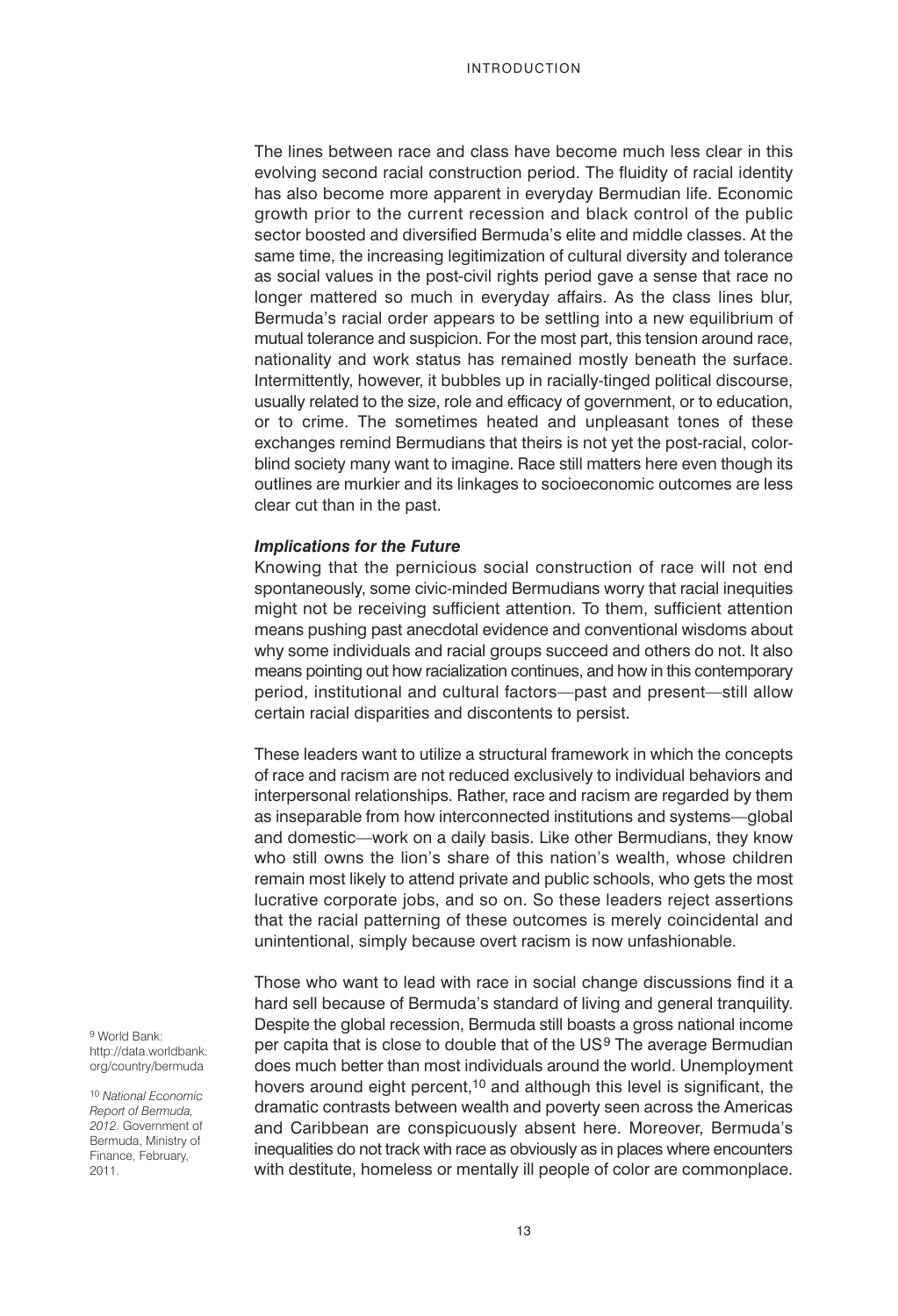In those places, it is also easier to see how globalization has compounded social problems marked by racial inequity<sup>11</sup>—the loss of working-class jobs, home ownership and wealth disparities, crime and punishment, upward mobility, and so on.

There are other reasons why deep racial introspection may seem unnecessary, futile and even counterproductive here. One is possibly a belief that it makes no sense to focus on race while "everyone is being hurt" by economic recession. Along with this concern about "unnecessary divisiveness" may be fear that delving into race could be too painful: it might (a) resurrect past grievances that just cannot be resolved and (b) unfairly criticize white Bermudians who do embrace equity values. It just seems more prudent to focus on "how far we have come" rather than "how far we still have to go", and to trust what seems to be the progressive arc of Bermudian history.

"Excessive" racial introspection also seems unnecessary to those who believe that Bermuda's race problem and its necessary "fixes" are pretty obvious. In Bermuda, as in the US, there are many who prefer to reduce race to a fixation on the problems of blacks, particularly those seemingly peculiar to young black males. Given their typical over-representation in unflattering educational, workforce, and criminal justice statistics, zeroing in on this demographic just seems like common sense. Indeed, there already appears to be something of a consensus in Bermuda in this regard around school and workforce policy reform. Important studies and reports such as the 2010 "Mincy Report,"12 the 2008 "Commission for Unity and Racial Equality (CURE) Report,"13 the 2007 "Hopkins Report,"14 and the 2006 Bermuda Government "Life-Skills Report"15 have all drawn a lot of attention to young black males.

There is no question that the situation of young black men deserves special attention. Nevertheless, interventions that concentrate on them alone are likely to be insufficient. Racial disparities are consequences of white privilege baked into the hardware and software of the political economy and culture. **Bermuda's black youth ought to be viewed more as "canaries in the racial equity coal mine"—that is, as a group whose problems point to deeper society-wide imperfections**. Indeed, the circumstances of Bermuda's black youth are telltale signs that the unhealthy social construction of race is continuing rather than fading away on its own.

If Bermudians find this plausible, it would be useful to reexamine the political economy and culture in a way that takes the racial past, its linkages to the present, and the ways in which global dynamics are deepening domestic racial inequities, more fully into account.

<sup>11</sup> For a discussion of this, see Andrew L. Barlow (2003) *Between Fear & Hope: Globalization and Race in the United States*, New York: Rowan & Littlefield.

<sup>12</sup> Ronald B. Mincy, Monique Jethwani-Keyser, and Eva Haldane (2010). *A Study of Employment, Earnings, and Educational Gaps between Young Black Bermudian Males and their Same-Age Peers*, Center for Research on Fathers, Children and Family Well-Being, Columbia University School of Social Work.

13 Hodgson, E. (2008), *The experience of racism in Bermuda and in its wider context*, Commission for Unity and Racial Equality (CURE), Ministry of Culture and Social **Rehabilitation** Government of Bermuda. Hamilton: Government of Bermuda.

<sup>14</sup> Hopkins, D., Matthews, L., Matthews, P., Olajide, F., Smith, P., & Woods-Smith, R. (2007), *Review of Public Education in Bermuda: Commissioned by the Ministry of Education, Sports and Recreation, Government of Bermuda*, London: Institute of Education, University of London.

<sup>15</sup> Department of Statistics (2006), *Literacy in Bermuda: A study of adult literacy and life-skills in Bermuda*, Hamilton: Government of Bermuda.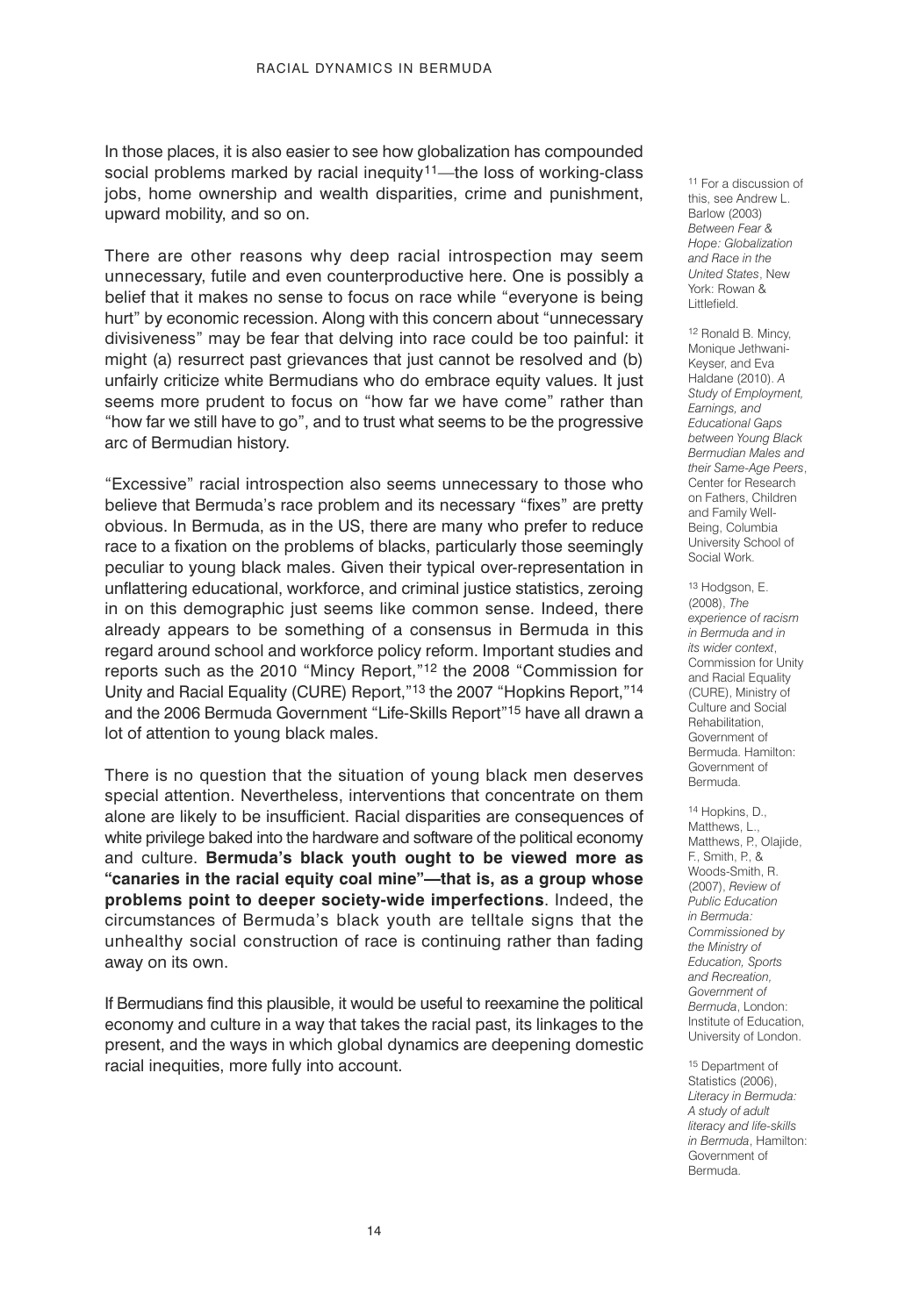### Part 1: The Big Picture

# Race, Power, Wealth and Opportunity in Bermuda Today

*"Whites are scared. Their biggest fear is fear of loss and having to give something up. Some whites have threatened that they may leave the island because of the black-led government and black majority."*

**From a racial standpoint, one prominent feature of Bermuda's political economy today seems to be black political rule and non-black economic dominance**. Although now governed by leaders who reflect its 54 percent black majority, Bermuda's white (31 percent) and non-black16 inhabitants (15 percent) dominate the economy. This is reflected in the skewed racial profiles of almost all major occupations, as Chart 1 shows.



*Chart 1:Filled Jobs by Median Gross Annual Income, Major Occupation Group & Race, for Establishments with Ten or more Employees, 2010*<sup>17</sup>

here as a shorthand for all other Bermudians who are neither identifiably white nor Africandescended. See the Bermuda 2010 Housing and Population Census for all demographic statistics, www.govsubportal.com/image s/Cabinet\_Office/Dept \_of\_Statistics/Docs/C ensus/Census2010/C ensus%20Report%20 2010-Final%20(2).pdf

<sup>16</sup> "Non-black" is used

<sup>17</sup> *Bermuda Job Market Employment Brief*, August, 2011, Table 3.3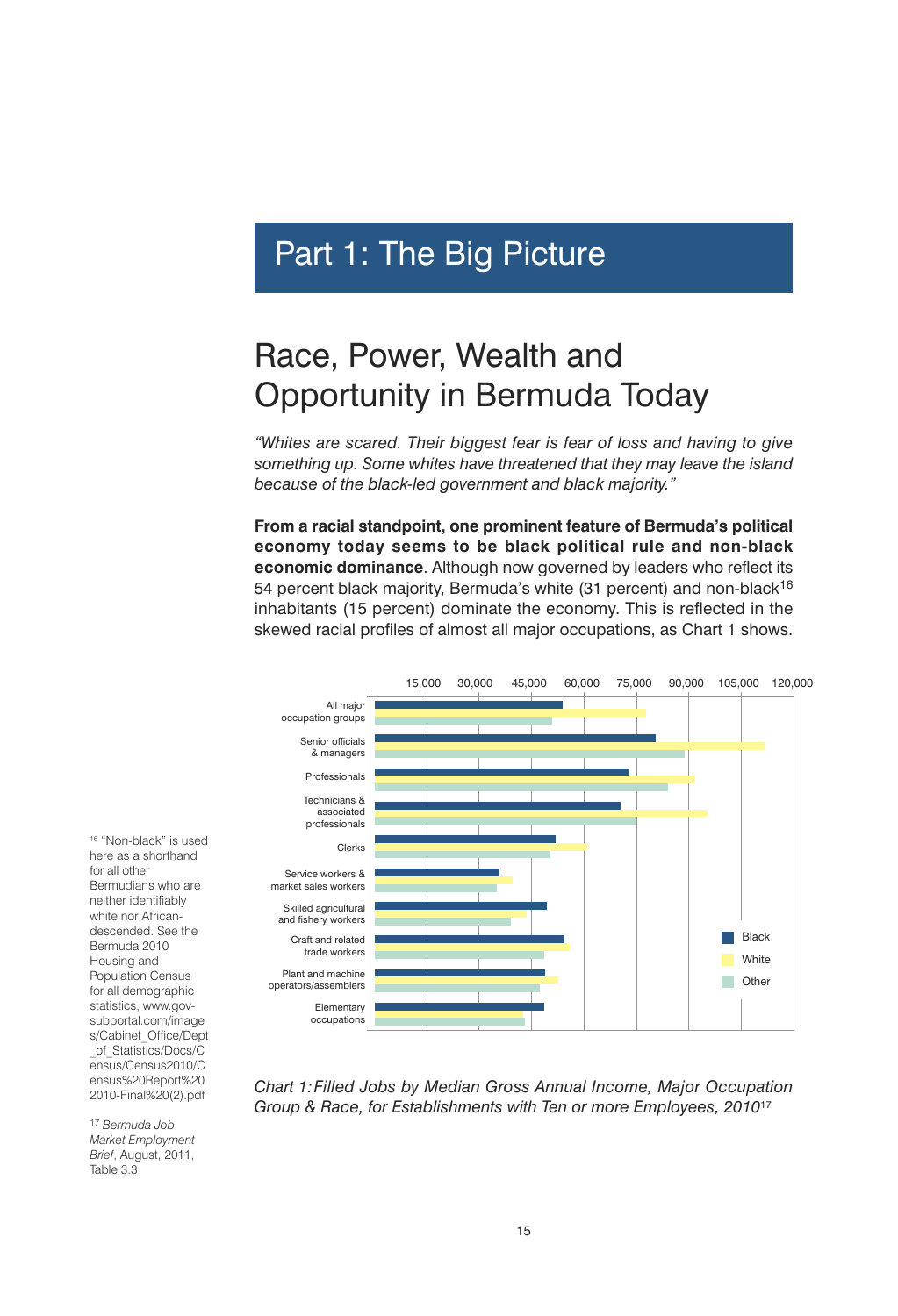According to the 2010 Census of Housing and Population, about 65 percent of white workers held senior, managerial or professional positions compared to just 40 percent of black workers.18

Racial wealth data are largely unavailable here,<sup>19</sup> but income disparities, homeownership patterns and other signs suggest that **Bermuda has evolved a racial power and wealth asymmetry similar to societies where racial minorities initially ruled over racial majorities**. Civil rights partially flipped the political-economic script here as it did in many other places in the latter half of the 20th Century. "One-person, one-vote" enabled the racial majority to take control of government. More black Bermudians were able to own businesses and occupy leadership positions in companies as partners and CEOs, although still in relatively small numbers. Still, a majority of black Bermudians (58 percent) currently work in lower paying occupations—clerical, service, trades, and other blue-collar occupations while only 34 percent of white Bermudians do.<sup>20</sup> Moreover, blacks may have been harder hit by the 2008 global downturn, although that may not come across in broad unemployment rates.21

### *Disparities in Earnings and Bermudian Representation in the Labor Force*

Of the 40,000 individuals holding jobs in Bermuda, slightly more than one-half (53 percent) are black, about one-third (32 percent) are white, and a smaller fraction (15 percent) are of mixed and other races. This roughly mirrors the racial make-up of the island. But incomes track closely with race regardless of occupation. Blacks in most lower-paying occupations earn less, on average, than whites and other races working in those sectors.22 <sup>23</sup>

Looking across the economy, these features seem consistent: racial divergence in incomes, along with white Bermudians and non-Bermudians disproportionately earning higher incomes than blacks. Whites earn about 134 percent of the median wage; blacks earn about 93 percent, and other groups, 87 percent.<sup>24</sup> These disparities have been evident even in professional fields where blacks predominate. For instance, in 2007, more than 80 percent of the jobs in public administration were held by blacks $25$ yet they did not have the lion's share of higher-paying positions, and earned about \$10,000 less than whites on average.<sup>26</sup> Earnings disparities like these seemed to lead many black Bermudians to feel that the employment arena is not a meritocracy. One prominent black professional offered this observation:

*"Statistics about the workforce show that whites with no formal qualifications at all earn \$25,000 more than blacks with a college degree. Many people don't accept this statistic as an indicator of racial inequality. Instead they claim that the whites might have had more experience or that the black person's degree might be from an inferior institution. This is an example of why it is so hard to have good dialogue about race in Bermuda today."*

<sup>18</sup> 2010 Census of Population and Housing: Final Results, p.30

<sup>19</sup> See "It's Time to Quantify Our Wealth Gap Metric," *The Royal Gazette*,. December 1, 2012

<sup>20</sup> 2010 Census of Population and Housing: Final Results, p.30.

<sup>21</sup> See the *National Economic Report of Bermuda, 2010*. For a detailed job market analysis, see the August, 2011 Employment Brief, *The Bermuda Job Market*, published by the Government of Bermuda's Department of Statistics.

<sup>22</sup> See *Bermuda Job Market Employment Brief*, Department of Statistics, Government of Bermuda, Chart 3.3, August, 2011, p.7

<sup>23</sup> *National Economic Report of Bermuda*, 2007, Table 13.

<sup>24</sup> August 2011 *Bermuda Job Market Employment Brief*.

<sup>25</sup> *National Economic Report of Bermuda*, 2007, p. 28.

<sup>26</sup> *Ibid*., p. 32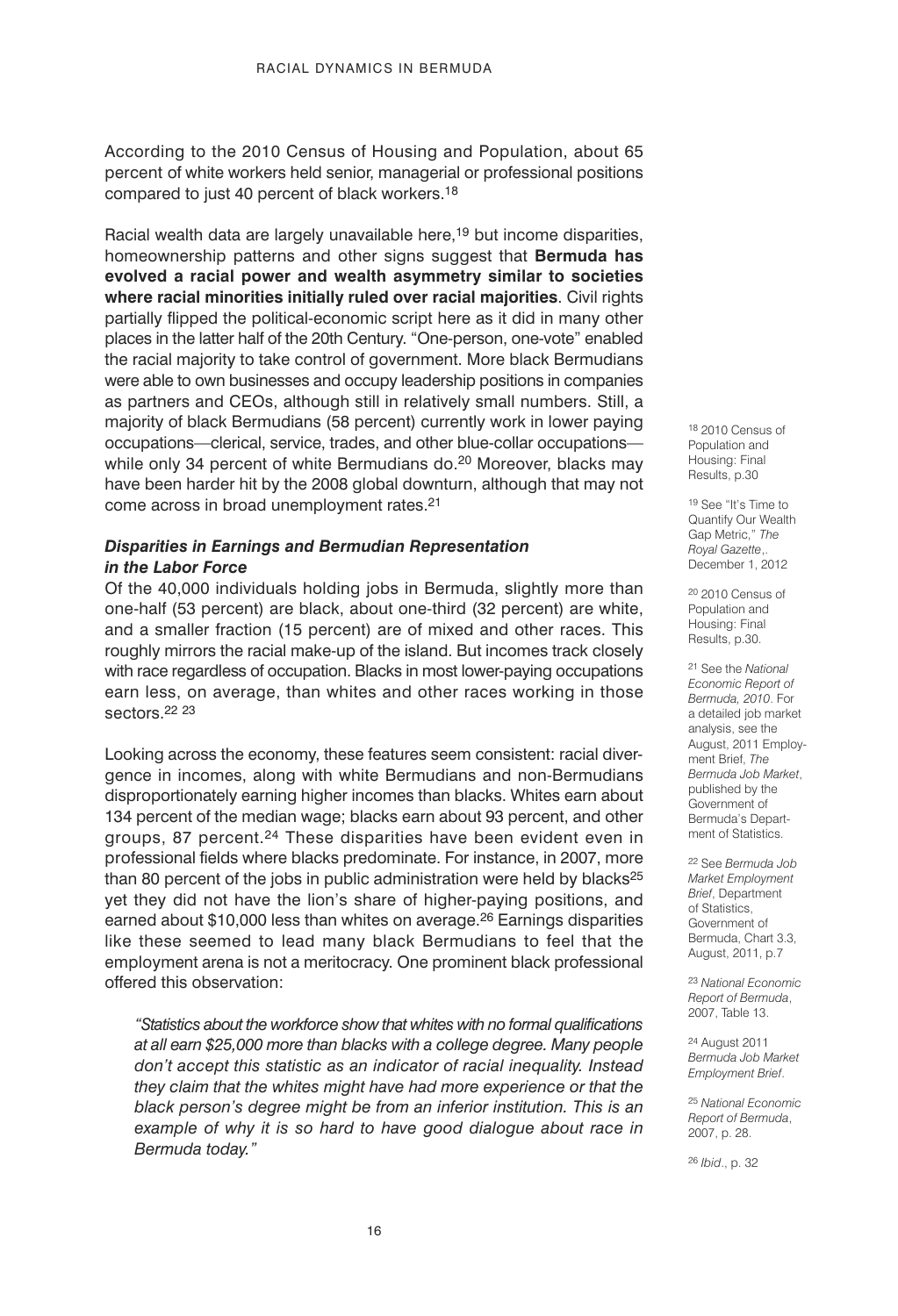Almost a third of all jobs in Bermuda are held by "non-Bermudians." Officially, this population includes spouses of Bermudians, permanent resident certificate holders, and other guest workers. Most of these workers earn more than the median gross annual income, $27$  again surpassing the earnings of black Bermudian workers in all job categories.<sup>28</sup> Non-Bermudians are more likely than black Bermudians to live in "well-to-do" households, and less likely to live in poverty.29 This is largely attributable to the significant presence of expatriates and spouses of Bermudians in lucrative occupational areas.

**There are strong suspicions among black Bermudians that race still influences judgments about talent, qualifications, industriousness and other judgments about where different people "belong" in the private sector**. While the limited racial data make this assessment hard to confirm, it is hard to refute the view of many blacks that neither electoral empowerment nor a rising economic tide have brought truly equal opportunity here.

#### *Poverty*

It is difficult to define and measure Bermudian poverty, but when the cost of living is considered, close to 30 percent of households here seem to live in or near that condition.<sup>30</sup> For black and white<sup>31</sup> households, the combined poverty and near-poverty rates are about 32 and 26 percent, respectively.32 Approximately 50 percent of black female-headed households with children fall below the poverty line, and about 11 to 13 percent of households do not earn enough to purchase sufficient basic goods and services.<sup>33</sup>

### *Disparities in School Achievement*

Public education in Bermuda is a stark portrait in black and white. Schools here were desegregated in 1965, but today over 90 percent black students attend government-supported public schools, and 90 percent of white students attend privately-funded schools.

A succession of recent reports has drawn attention to the racial sorting in public and private schools and the lower achievement levels of black students. The well-publicized "Blueprint for Education" and "Hopkins Report<sup>"34</sup> noted that unlike private school students, most public school students did not acquire qualifications such as the International Baccalaureate Certificate and Advanced Level General Certificates of Education that prepare them for higher education because they were not available in these schools. These qualifications were not being made available to public school students and consequently, these students would have to complete an additional year of schooling in another institution to gain access to, for example, a university in the UK.

Bermuda's public secondary schools are widely perceived to be below standard. Graduation rates for eligible public high school seniors, that is, low graduation rates in an inferior system hover around 50 percent which is comparable to the worst urban school districts in the US. Many parents

<sup>27</sup> \$57,915 in 2010

<sup>28</sup> *Bermuda Job Market Employment Brief*, August, 2011, Table 1

<sup>29</sup> Source: *Race in Bermuda: A Statistical Perspective*. Profiles of Bermuda, September, 2009

<sup>30</sup> The 2000 Bermuda Census defined poverty and nearpoverty as incomes below \$35,000 and \$45,000, respectively.

<sup>31</sup> Includes households that are of other races, e.g., Portuguese, Asian, mixed, etc.

<sup>32</sup> *Ibid*., Economic position of households chart.

<sup>33</sup> The UN considers the inability to buy an essential "basket" of foods, clothing, housing, transportation, healthcare, child care, and education "absolute poverty." See *Low Income Thresholds: A Study in Bermuda Households in Need*, The Government of Bermuda Cabinet Office, Department of Statistics, March, 2008.

<sup>34</sup> See notes 12–14.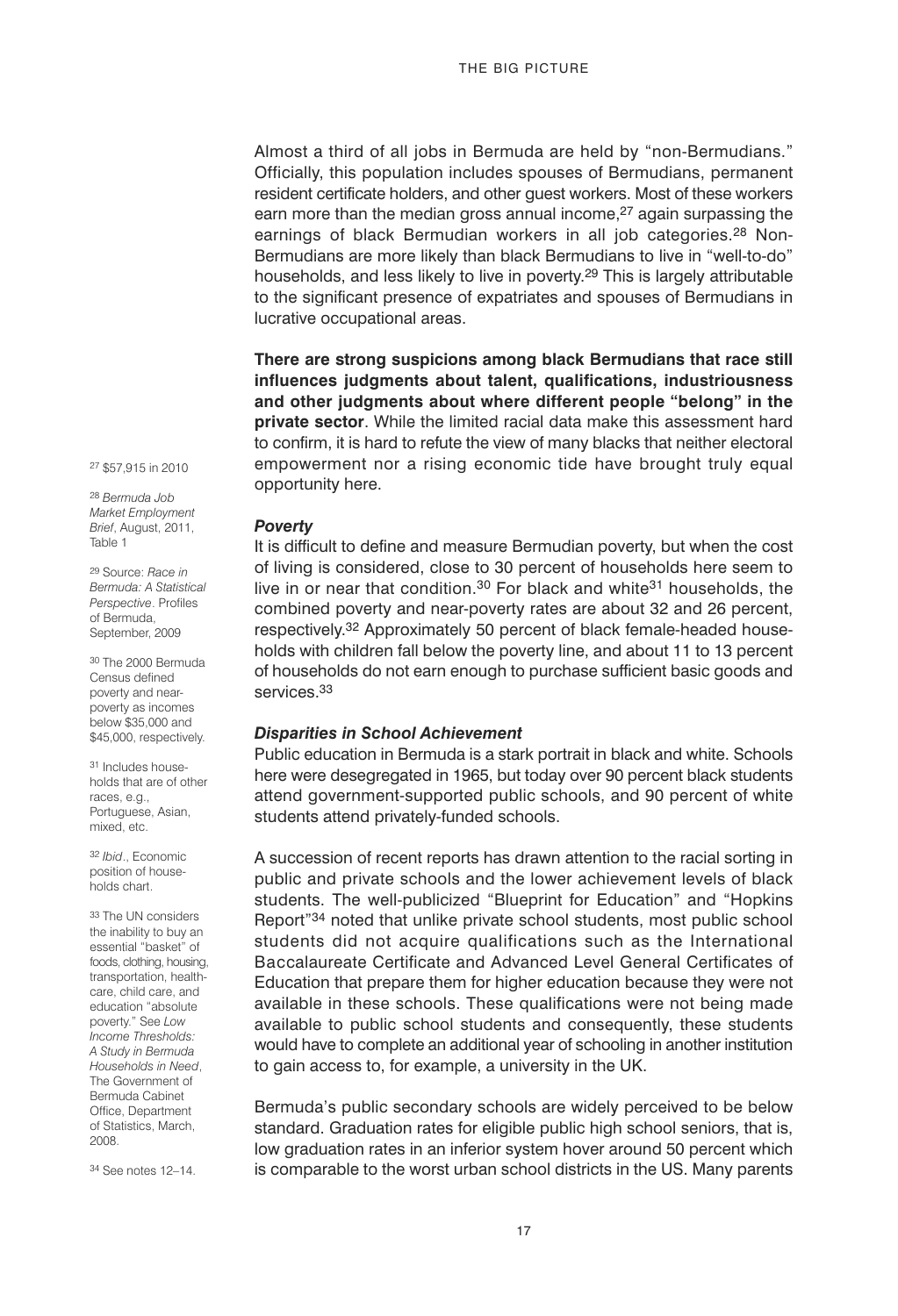believe that the route to upward mobility starts with a private school education (approx. \$16,000/year), so half of all students attend private schools. There has been a 24 percent decline in public school enrollment and a 14 percent increase in private school enrollment since 2000.35

Private school connections are leveraged for jobs, business and home loans, and club memberships, so their racial profiles are important signals. The comparatively small number of black students in each grade suggests that only a few will have the entree to the opportunity networks of their peers later in life. Yet today's de facto school segregation is not prominent on the nation's education reform agenda.<sup>36</sup>

### *Higher Education*

In the aggregate, significantly higher numbers of black Bermudians hold post-secondary qualifications. Almost 4,000 blacks hold college degrees and another 5,000 possess technical, vocational, or associational certificates; for white Bermudians, the totals are about 3,000 and 2,000 respectively.<sup>37</sup> But more than half of all white non-Bermudians hold at least a college degree, so when expatriate whites are taken into account, black Bermudian college graduates are significantly outnumbered by whites on the island.



*Chart 2: Bermudian-born population, by race, academic status 2010*<sup>38</sup>

The large aggregate number of black college graduates obscures the fact that white Bermudians are much more likely (29 percent) than blacks (16 percent) to be college educated. Blacks are more likely (20 percent to whites' 16 percent) to have technical training of some kind. But this must be weighed against the reality that highly skilled non-Bermudians recruited to work here are college educated and well-paid. A college degree is critical for access to most good business sector jobs.

<sup>35</sup> *Ibid*., Note that there was a 21 percent increase in private middle school enrollment and a 35 percent increase in private senior school enrollment over the last decade.

<sup>36</sup> See *Roundtable: Education Bermuda*, by Duncan Hall, March 16, 2012 at TheBermudian.com. www.thebermudian. com/people/760 roundtable-educatingbermuda.

<sup>37</sup> *The 2010 Census of Population & Housing, Final Results*, p. 24

<sup>38</sup> "School Leaving" refers to a highschool certificate. Source: *The 2010 Census of Population & Housing: Final Results*. Department of Statistics, Government of Bermuda, December 2011, p. 24.

<sup>39</sup> See *Bermuda Police Service Quarterly Crime Statistics* (Q4 2012 and Year End 2012) at www.police.bm/content/crime-statistics

<sup>40</sup> Bernews.com, July 21, 2011, www.bernews. com/2011/07/policestop-search-almost-6000-people/.

<sup>41</sup> *Bermuda Police Service Quarterly Crime Statistics* (Q4 2012 and Year End 2012), p. 19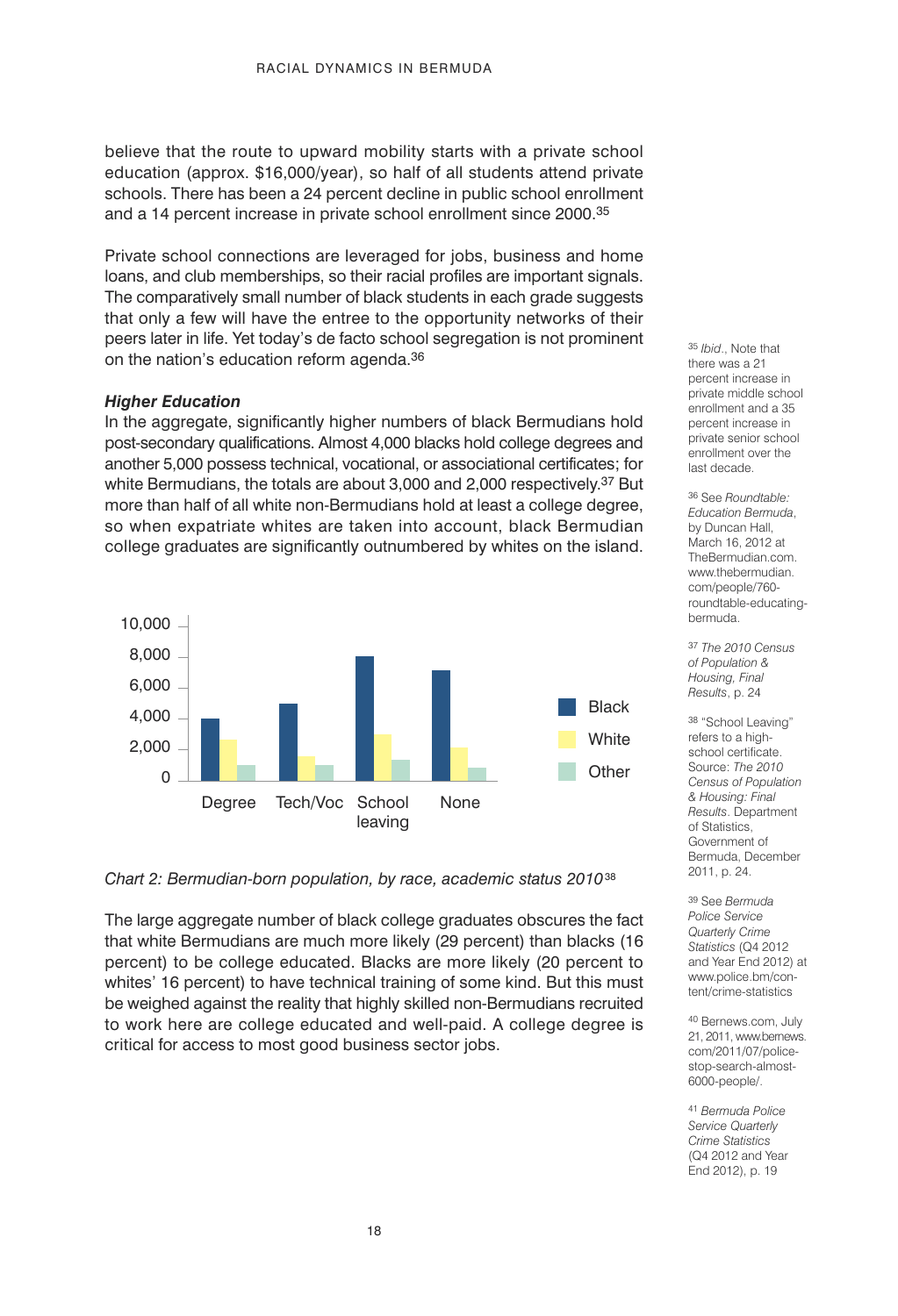### *The Criminal Justice Picture*

Although on per capita murder rate, Bermuda ranks higher than New York and London, compared to most other countries, absolute levels of crime and punishment in Bermuda are unremarkable<sup>\*</sup>.<sup>39</sup> The prison population is around 400 and murders have rarely reached double-digits annually. But local perspective is what matters and anxiety about drugs and gun crime has grown significantly since the early 2000s. Bermuda was shocked by an upsurge in firearms offences in that decade, particularly when three murders were committed in December of 2009 alone.

Gang activity and violence associated with drugs sparked vigorous lawand-order responses. The Police and Criminal Evidence Act of 2006 (PACE) legitimized community-focused policing methods and traffic and as a result drug enforcement activity had peaked by the end of the last decade. Numbers of primarily black males stopped and searched by police skyrocketed as they targeted areas with large numbers of black youth and high degrees of gang activity for surveillance.<sup>40</sup> Police Crime Statistics reported 17,429 stops-and- searches in 2011, a striking number in a society of just 68,000.41 Black males under the age of 36 made up the overwhelming majority of those arrests.42

Black youth continue to be at greater risk not only of arrest, prosecution and incarceration, but also of confinement to the island of Bermuda itself. US immigration maintains a "Stop List" that permanently blocks individuals convicted of certain crimes from traveling to the US, and lower level black drug offenders caught up in the stop-and-search net are vastly overrepresented.

**Since 2012, these law enforcement responses have drawn significant critical scrutiny and public outcry because of their uneven racial impacts,43 and there has since been a dramatic turnaround in both police practices and crime**. There was a 44 percent drop in police stops and searches in 2013—to a level more than 500 percent lower than that of 2011.44 Interestingly, this coincided with a steady decline in rates of personal crime, property crime and crimes against the community. Anxiety about public safety remains significant, but Police Commissioner Michael DeSilva has claimed that his community partnerships and modified policing approaches have been largely vindicated.45

Despite these positive developments, criminal justice patterns and outcomes in Bermuda continue to be skewed racially. Roughly 98 per cent of prison inmates are black, which translates into an incarceration rate of approximately 148 out of every 10,000 black males.46 When foreign prisoners are excluded, this level drops somewhat, but not enough to change Bermuda's statistical profile as one of the world's most punitive societies.<sup>47 48</sup>

Some observers connect this characteristic with failures in Bermuda's education and employment systems. Others prefer to point to popular culture and family dysfunction. But reasons aside, black Bermudians remain overinvolved with their criminal justice institutions.

<sup>42</sup> See "Arrest rates higher than ever," by Elizabeth Roberts, *The Royal Gazette*, July 23, 2010.

<sup>43</sup> Highlighted by internationally renowned scholar Michelle Alexander at CURB Racial Justice conference in Bermuda, March 31, 2012.

<sup>44</sup> *Bermuda Police Service Quarterly Crime Statistics*, p. 19.

<sup>45</sup> See "Falling Crime Rate Heartens Police Chief," by Jonathan Bell*, The Royal Gazette*, Jan. 31, 2014.

<sup>46</sup> It costs the Department of Corrections approximately \$85,000 annually to incarcerate each person currently in prison. The total 2011/12 Corrections budget was \$27.4 million, according to research done by the Coalition for the Protection of Children for the May, 2011 Afflare Films production, *Poverty in Paradise: The Price We Pay.*

<sup>47</sup> See www.bermuda. org.uk/prison.htm

<sup>48</sup> By one report, Bermuda's 2013 prison population of 417 ranked the nation 14th on a per capita incarceration scale: www.bernews.com/ 2013/08/prisonpopulation-ratesbermuda-ranks-14th/

\* Bermuda's small population results in even one incident distorting percentage figures.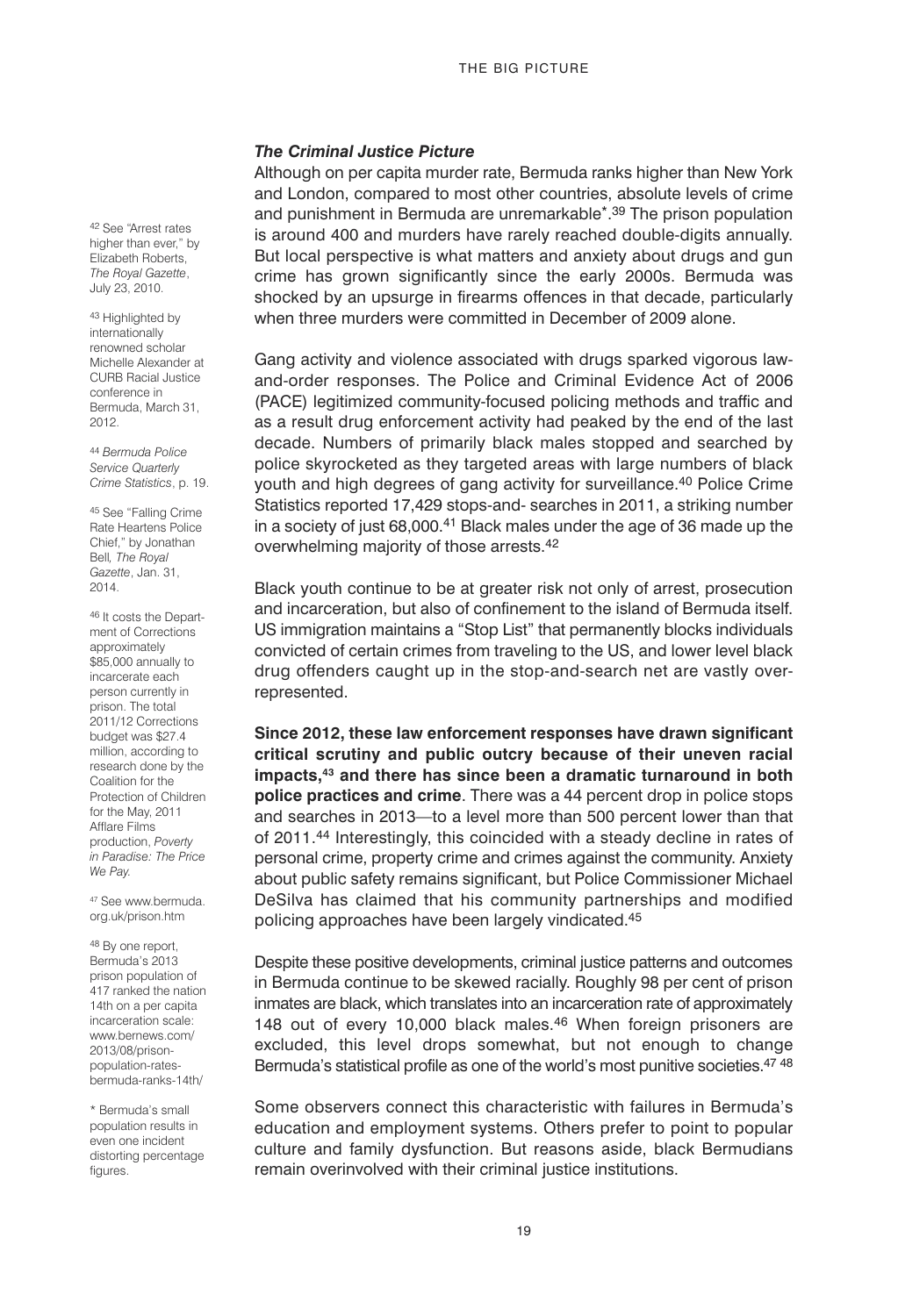### *Cumulative Significance of Disparities in These Sectors*

Persistent racial disparities in employment, education and criminal justice should concern Bermudians for at least two related reasons. Outcomes in these areas can reinforce each other negatively, and they can feed into the human tendency to equate outward success and failure with inner worth. While Bermudians might readily see how educational inadequacies or the stigma of police arrest could diminish a young black individual's future job prospects, they might miss the psychological impact of these outcomes on the society as a whole. These familiar outcomes may reinforce how race—particularly male blackness—continues to be subconsciously perceived, processed and valued. They can help to keep stereotypical images and perceptions of race alive even as Bermuda moves forward on race relations in other ways.

One reflection of this might be seen in the long-running local debate about the limited availability of technical training in Bermuda. <sup>49</sup> Some Bermudians view technical schools as the appropriate solution to the problems associated with black young people. This line of thinking assumes that black youth underperform in or drop out of traditional public schools because they are less talented or motivated academically, and so need more opportunities to learn skills related to working "with their hands." As one commentator noted, the loss of technical schools *"has cost us 1,000 young males sitting on the walls…it's ridiculous to think that all blacks should become doctors or bankers. Why can't they be mechanics and plumbers?"*

Besides reinforcing the current norm of occupational segregation among white and black youth, there is more than an undercurrent of lower academic expectations for black youth in statements like these, making it hard to ignore suspicions about the depth of public commitments to comprehensive school reform. Moreover, the not-so-subtle message that black youth receive about their academic inferiority may itself be enough to lower their aspirations and performance in the classroom.<sup>50</sup>

Although more black Bermudians (28 percent) currently lack academic qualifications of any kind, the proportion of unqualified whites is almost as large (21 percent).51 It appears that *all* Bermudians who might be more technically inclined need more technical training opportunities—be they scholarships to overseas schools or the re-establishment of local institutes. The unavailability of such opportunities prevents *all* Bermudians from fully developing technical talents. Similarly, the inadequacies of public schools deny all youth with academic potential, black and white, equal opportunities for upward mobility.

As already noted, the apparent devaluation of blacks' intellectual capabilities seems to permeate the adult employment sector as well. Advocates of workforce equity legislation feel that black educational attainment and skill levels are systematically discounted particularly at the managerial levels of the business sector, and do not accept claims that Bermudians are simply unqualified for certain jobs. For support, they point to studies that

<sup>49</sup> The Bermuda College Act of 1974 resulted in the merger of the Bermuda Technical Institute, Bermuda Hotel and Catering College, and the Academic Sixth Form Centre.

<sup>50</sup> For more on the connection between school performance and social stereotypes see Steele C. M. and Aronson J., "Stereotype threat and the intellectual test performance of African Americans," *Journal of Personality and Social Psychology*, 1995.

<sup>51</sup> *The 2010 Census of Population & Housing: Final Results*, Department of Statistics, Government of Bermuda, December 2011, pp. 22–25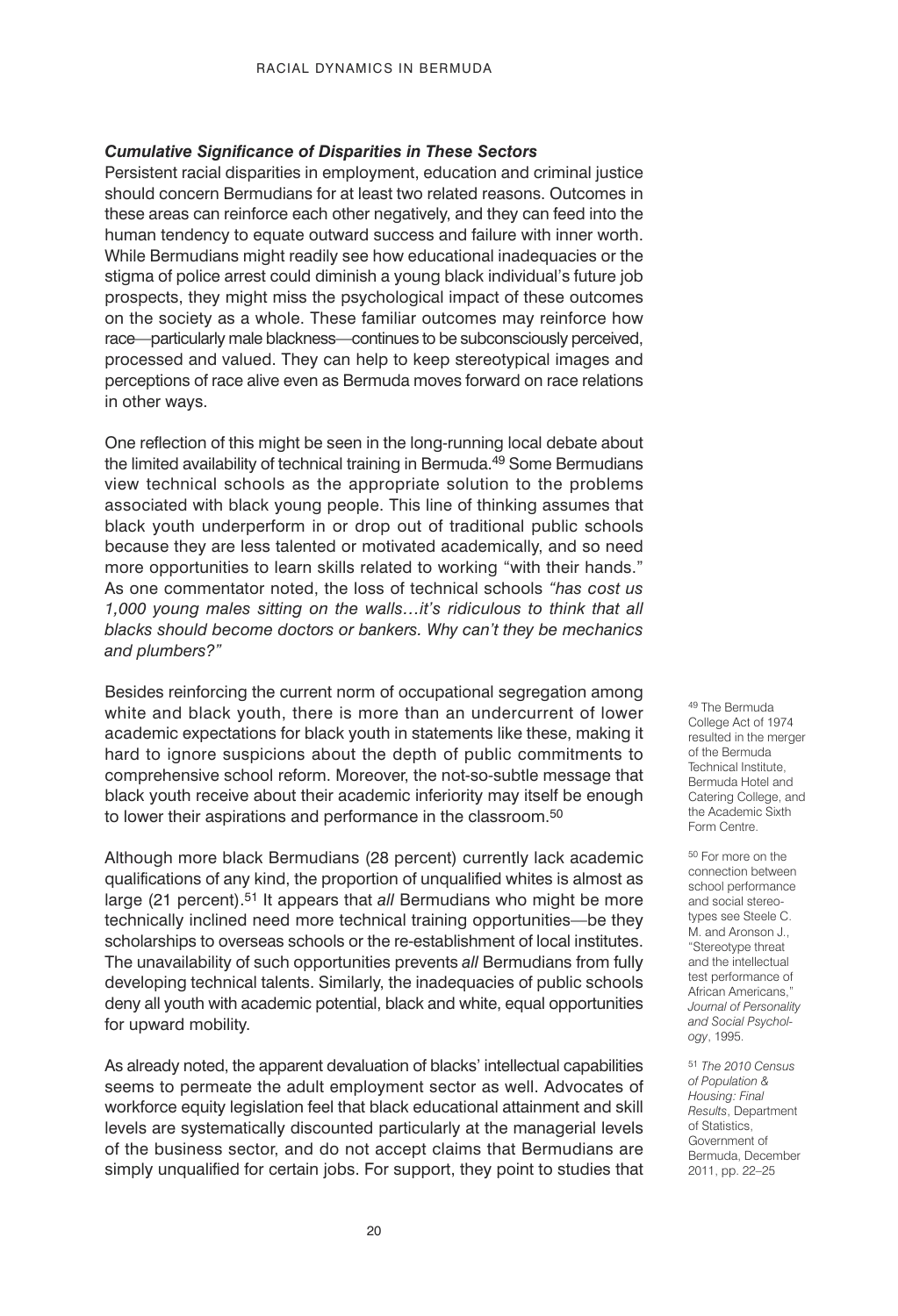challenge the stereotype of Bermudian blacks as unqualified. <sup>52</sup>

**The larger point offered here is that racial education, employment and criminal justice disparities may be more relevant to the "second wave" construction of race in contemporary Bermuda than many realize**. A continued over-association of poorer school outcomes, lower job status, and higher prison rates with black identity can preserve old stereotypes even as diversity and tolerance gain greater traction. Chronic disparities, in other words, can help to "remake" race. So rather than disappearing—as Bermuda's growing black middle-class might signal to many—the old racial order may be really evolving into something more complex. The obvious challenge for equity reformers is reducing substantive racial disparities in these critical sectors. Less obvious, but equally urgent, may be understanding and grappling with the collective, social psychological effects of those disparities.

### *Civility, Conventional Wisdoms and Popular Culture*

The tensions created by black rule and continuing white privilege appear to foster resentments among black Bermudians and anxieties among concerned whites. There is no doubt that civic-minded Bermudians still perceive race to be an elephant—albeit a smaller one than before—in their nation's living room. But cultural factors may be adding to difficulties in addressing race here in ways that might not be fully appreciated.

Bermudian life has developed a civility that centuries of small-island familiarity can breed. **How do individuals whose families might have enjoyed generations of privilege and those at whose expense they prospered talk honestly and deeply about race today?** How do you have this conversation without appearing divisive when almost everyone now consciously values color-blindness and diversity? Added to this is the difficulty of tempering strong convictions about personal responsibility —the notion that individuals can choose the paths they want in life—with awareness that the advantages and disadvantages of race can overwhelm individual merit.

The "other Bermuda" appears to find these dilemmas particularly frustrating after years of high profile race reports and initiatives.53 The fragile black middle class do not really resent the society's wealth dichotomy. But some of its members appear to be tired of the reluctance of too many better-off Bermudians, white and black, to acknowledge the limited upward mobility prospects of their deserving black countrymen. This comment by a black Bermudian suggests that the frustration is not aimed at white elites alone:

### *"There is something about the psyche of the black person: when they get in power, they start to act white."*

Besides these cultural challenges, there are those posed by conventional wisdoms that are also racially inflected. Bermuda's special history, geography and economy contribute to an enviable standard of living and a sense, among many, that it is exceptional. It is likely that many who, in their

<sup>52</sup> Cordell Riley, a member of the CURB Advocacy Working Group, said testing for an internationally led 2003 OECD survey showed that blacks and whites in Bermuda were on a par in terms of literacy.

<sup>53</sup> Lord Pitt of Hampstead *et al*, *Report of the High Commission into the 1977 Disturbances*, 1978; Dorothy K. Newman, *Bermuda's Stride towards the Twenty-First Century*, Bermuda Statistical Department, Ministry of Finance, November 1994; Carol M. Swain & Associates, *A Common Destiny: Black, White and Portuguese in the Bermuda Workforce*, 1995; Bermuda Race Relations Initiative, The Big Conversation: Final Report, November 2007.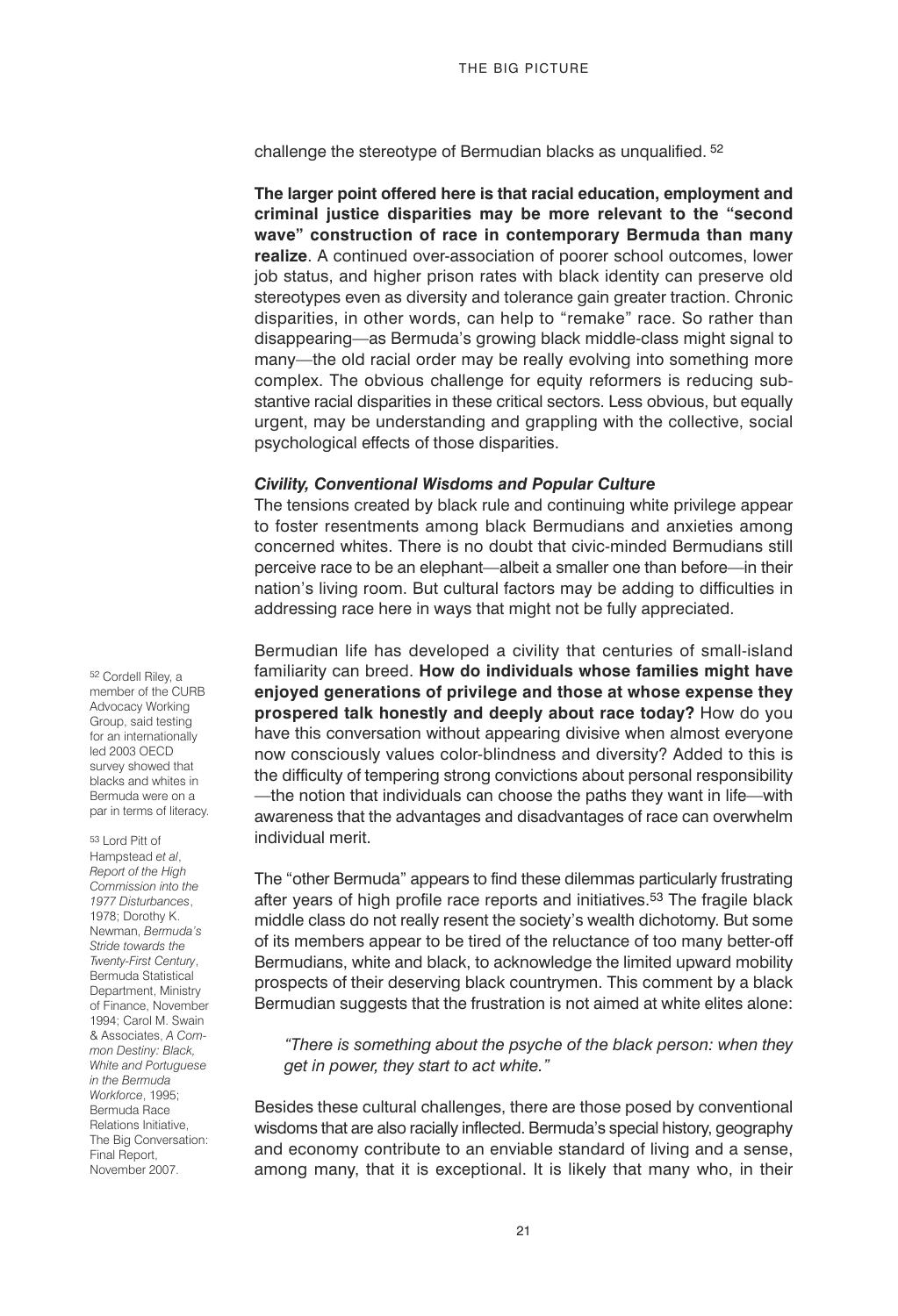hearts, recognize that some fundamental changes may be needed may also think that "we're already doing a lot of things right," and that it might be foolhardy to delve too deeply into a contentious issue like race.

Overlapping notions of personal responsibility and meritocracy are also core values. With these values in mind, critics of race discourses generally cite examples of successful black individuals including politicians, business leaders and athletes, and point to the virtual disappearance of overt racism nowadays.54

However, they might consider that these individualistic values may not be as racially neutral as they may seem once historical inequities are factored in. Historically accumulated white privileges and non-white disadvantages locate Bermudians in opportunity spaces that are also defined, in varying degrees, by racial and ethnic identity. Thus a self-reliant, responsible white Bermudian may have advantages that a similar black Bermudian may not. **History has placed greater limits on the self-reliance payoff for blacks because of their long exclusion from opportunity networks connected to lucrative sectors**.

### *Social and Racial Exclusion*

Finally, **many Bermudians are deeply aware of social distances on their small island**. Sharing a living space of just twenty-one square miles, it is difficult to imagine how Bermudians' daily lives could not overlap completely in most respects. Yet black, white, Portuguese-descended and immigrant groups manage to live very separate lives outside the artificial intimacies of the nine-to-five work schedule. As one Bermudian remarked: *"Two of the most segregated times in Bermuda are after work and on Sundays."*

Where Bermudians live, socialize, worship and go to school, along with whom they most incarcerate, says a great deal about the true state of race relations in a place where almost no one who was born there is a stranger. Indeed, many blacks and whites on this island share the same last name. <sup>55</sup> While housing, recreational and educational patterns alone do not tell the entire story of "community" in Bermuda, it might still be instructive to look at these important areas a bit more closely.

Residential segregation by race is not as pronounced here as in the US or Caribbean. In many cases, Bermudians of all racial and ethnic backgrounds live in relatively close proximity to each other. However, it is hard not to notice that in places like Tucker's Town, Fairylands, Shaw Park and Point Shares, race and class distinctions are carefully preserved. These residential areas, historically associated with wealth, boast some of the most exclusive and desirable locations in Bermuda.

The story some blacks tell is that it was difficult for them to buy property as recently as 20 years ago—that the banks were not lending mortgages to blacks,56 and that they had to buy or borrow from their own families to do so. They also contend that although not officially sanctioned by law today, informal housing codes still maintain these areas as "small areas of <sup>54</sup> Larry Burchall, "As Black Men We Must Take Responsibility For Our Actions," *Bermuda Sun*, July 6, 2011.

<sup>55</sup> Dill, Outerbridge, Trott, and Tucker.

<sup>56</sup> This is how black Bermudians characterize their inability to get bank mortgages in the past. Others may say that they could not satisfy the banks' lending criteria.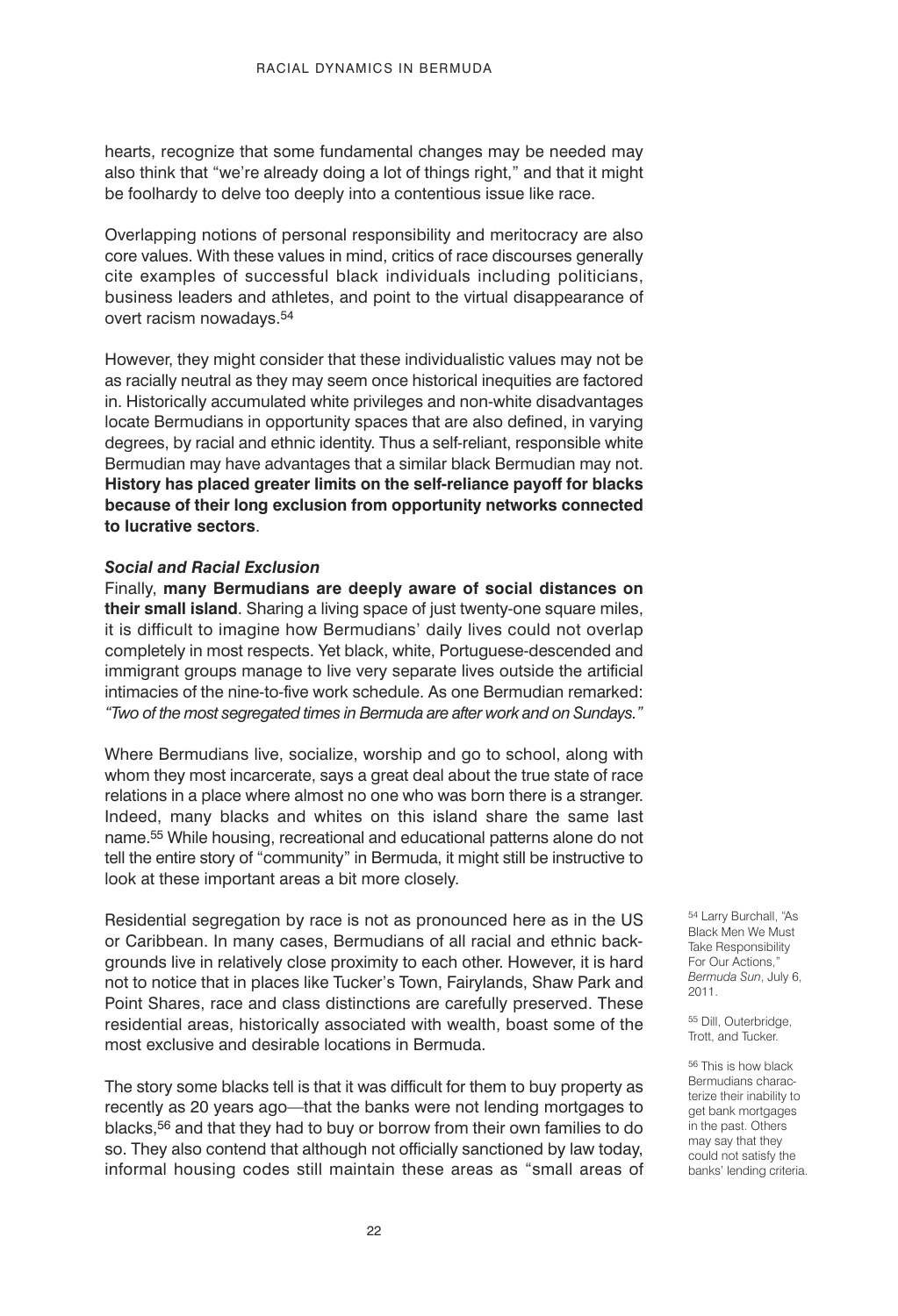exclusivity." As a result, they say that they still feel uncomfortable just visiting these white neighborhoods.<sup>57</sup> These types of narratives reinforce the perception that social and residential boundaries opportunities are and have been historically closed to Black Bermudians.

Associational memberships, too, appear to mostly mirror class and race patterns. Race often defines the activities that people are involved in, and thus, where and with whom they mostly socialize. Many white Bermudians have never visited a black person's house. Social and sports clubs' memberships still appear racially skewed. National cultural celebrations such as Cup Match, the Non-Mariners Race Day and Bermuda Day do offer opportunities for broader social interaction, but these few festive occasions may be insufficient for promoting deeper social cohesion.

Such are the subtleties of racial sorting and exclusion that they may seem normal and go unnoticed by most. White Bermudians probably remain unaware of the lingering sense of exclusion that some of their black counterparts may still feel. Paradoxically, Bermuda's enviable asset of racial civility may itself be something of a barrier to continuing progress on racial equity.

<sup>57</sup> The story of the displacement of black residents from Tucker's Town is well documented. In addition, our own discussions revealed an aversion to visiting areas such as Point Shares on the part of some black Bermudians. One senior black business official who participated in one of this project's seminars stated that he had never been invited to a white person's house.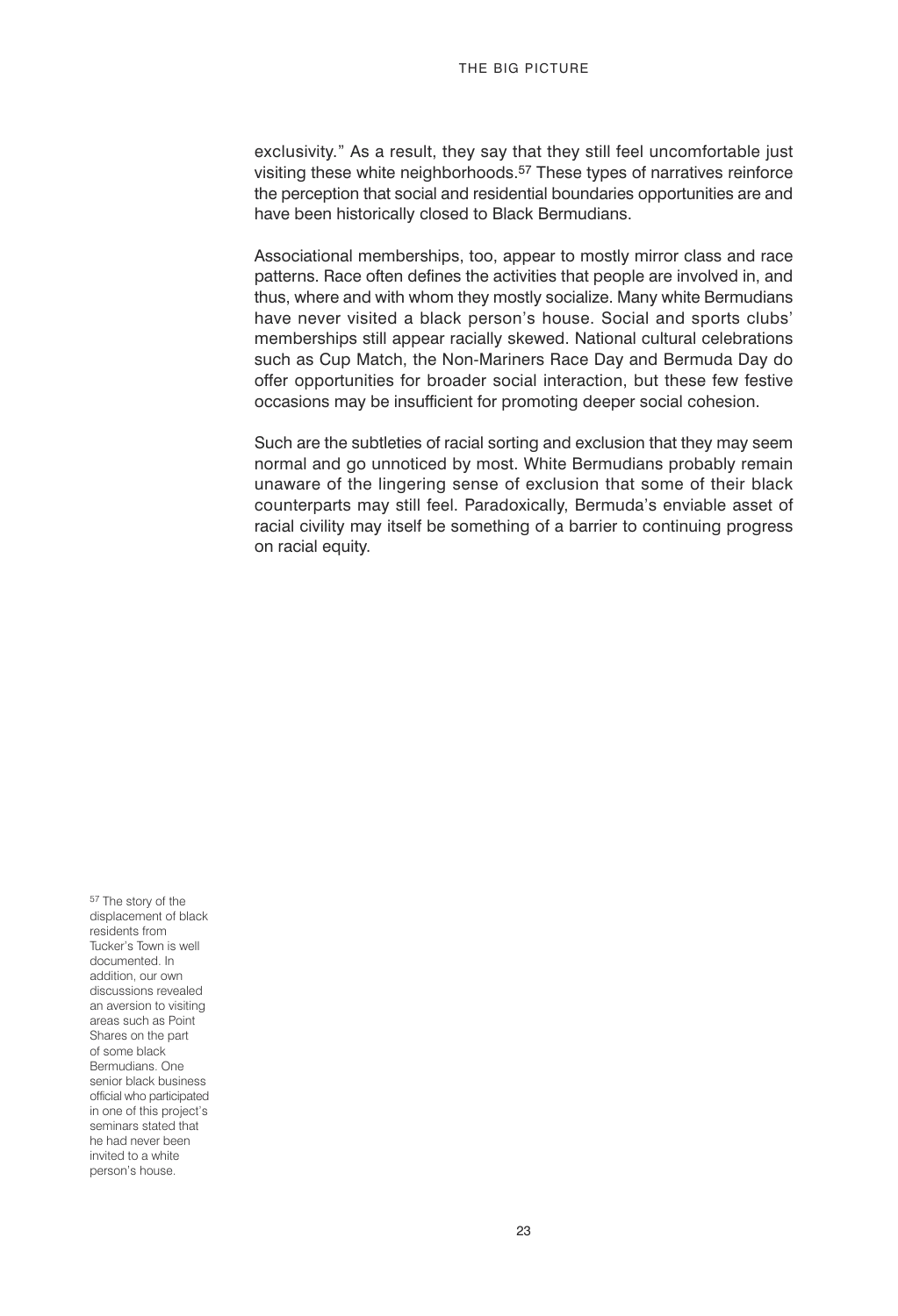# Part 2: Getting it Right

# Challenges of Advancing Racial Equity in 21st Century Bermuda

**Bermuda does not seem to have far to travel to complete the job of achieving racial equity and inclusion**. It is possible to see a pathway there, although finishing the journey will not be easy because of structural barriers associated with race. In other words, even if more Bermudians of all colors joined the same churches and clubs, hung out together on weekends, gathered more often for public dialogue, or stopped hanging out "on the wall," those behaviors alone would not necessarily change how certain roles, niches and cultural beliefs within the society connect with racial identity. Given what we know about Bermuda's racial legacies, distinctive socio-cultural characteristics and disparities, what should Bermudians do differently to "move the needle" on race?

**There are no pat answers to this question, but one approach that seems plausible is cultivation of a broader base of civic leadership willing to give race the kind of attention it deserves**. This would be an expanded universe of people in Bermuda who recognize that the society's longer-term cohesion and prosperity will depend as much on a better racial dynamic as on business growth. These leaders would have to be committed to a sustained social justice agenda that is comprehensive: one that acknowledges the interconnectivity of Bermuda's opportunity sectors and systems, and the degree to which these determine the everyday life prospects of ordinary individuals. They would need to be intentional about breaking the historical connection between race and privilege on this island. Left alone, this connection will continue to legitimize many of the large and small decisions and the actions on so many levels that preserve racial disparities. It seems unlikely that without intentional work to promote a new sense of what *all* Bermudians share and are entitled to—progress toward racial equity may remain stalled.

Many thoughtful civic leaders here have already started down this road. They have already concluded that cross-racial trust-building through constructive dialogue must be an important starting point. Organizations such as Citizens Uprooting Racism in Bermuda (CURB), the Diversity Institute of Bermuda (DIB), and the quangos, the Human Rights Commission and Commission for Unity and Racial Equality (CURE) led the way in finding a language about race that resonates broadly, and in initiating inclusive and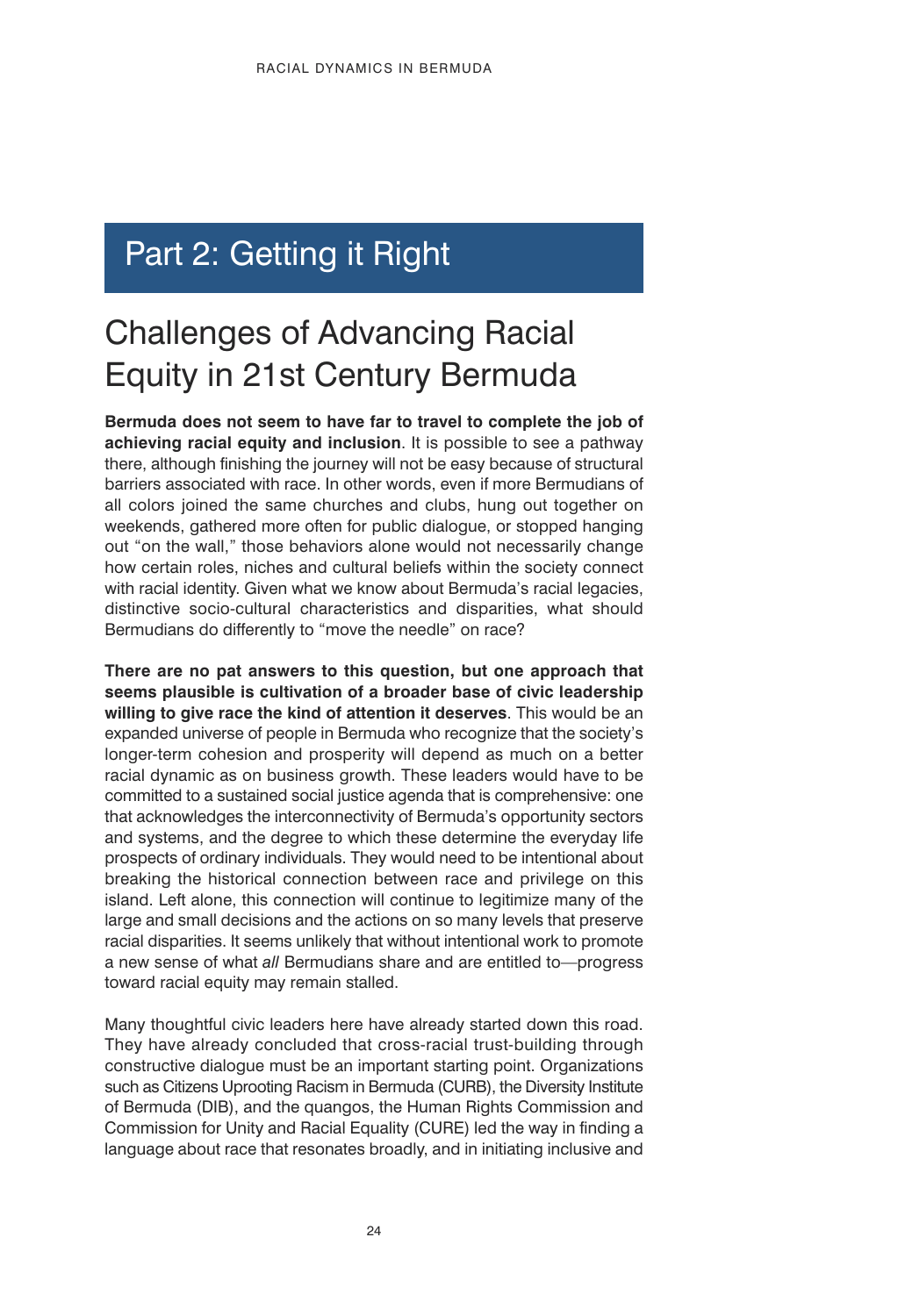frank public dialogues about racial issues.\* **They understand that painful and provocative though these may be, the conversations need to happen, and that they should push beyond recitations of disparities and grievances to explore** *how* **race actually operates from day to day at multiple levels.** They also understand that equity-minded Bermudians need a clear vision of an alternative racial future to guide their actions.

#### *Getting the Way Race Operates Right*

Bringing the less visible dimensions of race to the fore is essential, but doing so in a manner that everyone can easily grasp is always a challenge. So leaders must find ways to help audiences understand race and racism as features of the background institutions, systems and transactions that structure everyday life. **Communicating effectively that racism means more than personal biases and intentional acts of discrimination is crucial** because this makes it possible for everyone to see that they are connected to social processes and outcomes that they may not necessarily favor or even perceive.

Few Bermudians today probably harbor racist beliefs or commit racist acts consciously. So it is neither practical nor constructive to dwell on accountability for injustices committed by distant ancestors. **But it is vital that white Bermudians acknowledge that they benefit today from a legacy of racial inequity**. In other words, everyone here needs to acknowledge that they are part of a system in which racial privilege has been preserved in many features of the socioeconomic and cultural fabric.

Shifting the popular common sense about race away from merely conscious individual biases and behaviors will be difficult because the logic that must replace this can seem contradictory. **Basically, Bermudians would have to recognize that it is entirely possible to have "racism without racists**.**"** <sup>58</sup> Friends and neighbors could consciously oppose racial injustices and inequities, and consciously support diversity, and still the former could thrive. The interplay of unconscious biases with a consensus around institutional arrangements that seem universal and fair can mask deep racial inequities. Conscious personal intent to oppress or exclude a particular group is no longer so necessary for sustaining structural racism. **Race could seem quite irrelevant in the course of daily life, as many Bermudians might attest. And yet it may still influence institutions, systems and cultural norms in ways that arbitrarily confer either privilege or disadvantage**.

One particular challenge that social justice leaders might face is **reconciling structural causes of inequity with seemingly compelling evidence of "self-sabotage" by young black men**, especially. The greater propensity of black males to join gangs, drop out of school, break traffic laws, and so on, seems to discredit all but the individually- and culturally-focused explanations and remedies that many Bermudians believe are simply common sense. To be credible to a national audience, social justice leaders need to explain plausibly where this common sense may be missing the mark as well as how a structural analysis helps put into context and

<sup>58</sup> Bonilla-Silva, Eduardo, 2003, *Racism without Racists: Color Blind Racism and the Persistence of Racial Inequality in the United States*, Boulder, CO, Rowan and Littlefield.

\* Some of these organisations have reduced programme operations (CURB) or merged (CURE into HRC) and DIB into the Diversity Initiatives Fund held at the Bermuda Community Foundation.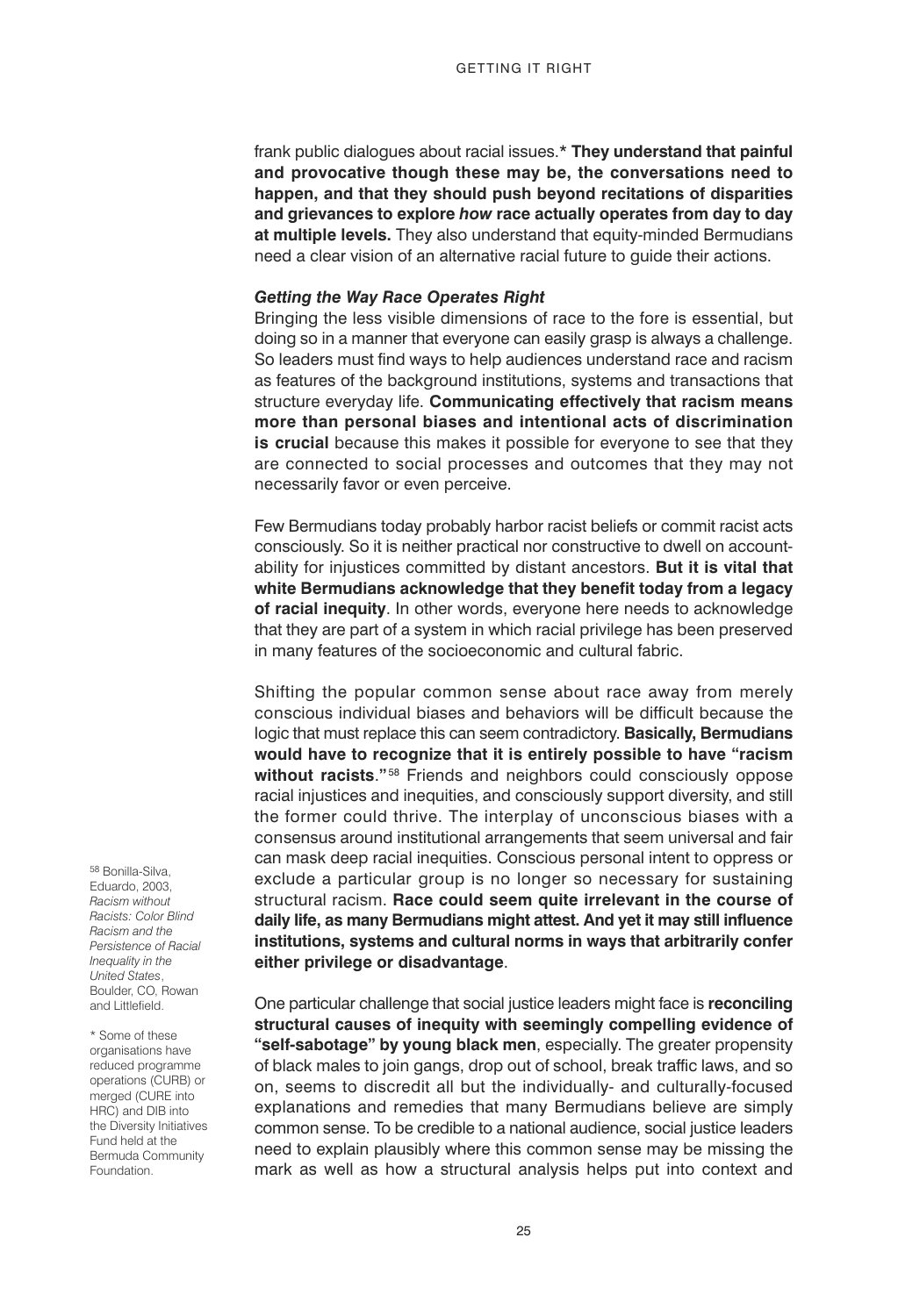explain the root causes and related outcomes of these disparities.

Their responses can be grounded in what social scientists tell us about the reliance of race inequity systems on the unwitting "cooperation" of those most disadvantaged by them. <sup>59</sup> Rather than avoid or deny challenges that overemphasize personal responsibility, leaders must find ways to explain the poor choices that some people seem to make that do not, in any way, validate beliefs about inborn racial differences. Disparities in white and black contact with the criminal justice system, for instance, tell us nothing about the racial distribution of moral character, intelligence, propensity for crime or any other individual trait. All that these differences reflect is profound asymmetry in the *situations* or *contexts* that racial groups inhabit in societies like Bermuda in the first place. **If any group of people are disproportionately raised in dysfunctional households, surveilled by police, and channeled into inferior schools, their attitudes and behaviors will reflect the influences and options available to them**. Those who are not subject to such constraints are much more likely to avoid the life-long consequences of immaturity, family upheaval and other social hazards.

Racial equity proponents often struggle with this aspect of the structural conversation. As a result, discussions are easily reduced to the level of cultural deficits, parenting deficiencies, and individual pathologies. While these are not irrelevant, getting it right on race also means understanding and articulating how individuals in a racially structured society are shaped by those structures.

### *Getting the Vision Right: New Connections for a Genuinely Color-blind Bermudian Future*

The debate about how broad-based social changes develop and become most effective continues, but some of their key features are well known. Each instance is a unique product of local historical context, civic agency and the timely mobilization of political and other resources by movement leaders. Successful social reforms also typically have a widely-shared guiding vision. Considering all this, race reformers in Bermuda might realistically assess their potential for making change on the scale they desire in light of the resources and capacities at their disposal. But just as importantly, they might need to present an image of progress that resonates broadly with potential allies in every important sector.

**They might consider promoting a collective vision that depicts a new Bermuda in which all citizens see that it is possible to reconcile bottom-line economic objectives with an unswerving commitment to racial equity**. Bermudians of good will may also yearn for a genuinely color-blind society. This can be part of the vision, provided everyone understands that "color-blindness" does not mean putting on blinders to race and avoidance of racial disparities. Nor does it mean accepting white norms in every consequential area of life as a natural default. The aspiration toward a color-blind society must be grounded in a desire for genuine inclusion, as well as the empathy and connectedness across communities

<sup>59</sup> See Sidanius, J, Pratto F., 2001.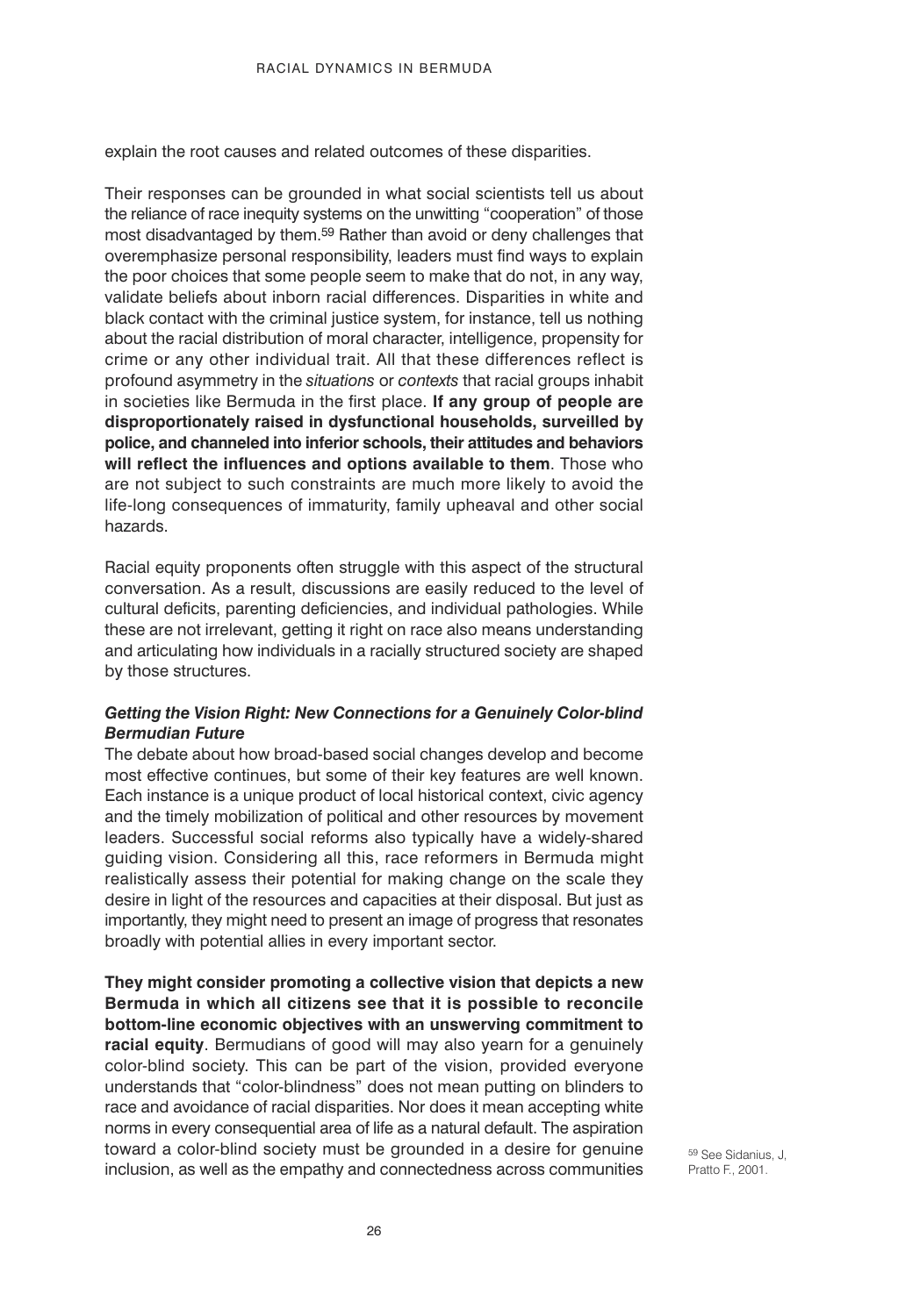that allow individuals to be judged on their merits in their everyday encounters with systems and institutions that shape opportunity.

To realize such aspirations in Bermuda, leaders may need to forge new connections on multiple levels:

- <sup>l</sup> *around a new, more strategic framing of race and its significance here today*
- <sup>l</sup> *across civic organizations that may view their missions too narrowly*
- <sup>l</sup> *across public and private sector institutions that may not recognize their potential for collaboration around equity goals*
- <sup>l</sup> *across old social and cultural divides that preserve racial hierarchy.*

### *Strategic Frame*

Wrestling meaningfully with Bermuda's racial outcome patterns requires a perspective spacious enough to account for the legacies of history, as well as for today's individual black successes and political empowerment. If civic leaders settle only for a narrower lens they will not be able to design strategies for ending chronic inequities that are socially caused. What may be worse, failure to address the corrosive effects of continuing racial inequities could undermine the substantive gains that some black Bermudians have already made.

But this is only part of the strategic frame around which leaders may need to build consensus. **The interactions of Bermuda's public secondary schools, job market and justice priorities seem to be particularly relevant to local disparities**. Other sectors obviously matter too, but it might be helpful to get broad agreement that these are a worthwhile collective starting point. These areas tend to be viewed separately by reformers, but such fragmented treatment can miss their shared dynamics and governance cultures. It might be better for reformers to adopt more of a "systems" outlook that recognizes cross-sector overlaps and feedback loops. Obviously, this is hard to do, but it may be necessary.

### *Civic Organizations*

It makes little sense for civic organizations committed to supporting fragile families and communities to continue working in relative isolation. **Racial inequities thrive on civic fragmentation**. If better connected, the collective voice and resources of civic organizations might make a significant difference in reframing policies and practices related to opportunity. But this coordination is unlikely to happen unless these organizations can see that they seek a common objective: a Bermuda that takes better care of its poor, vulnerable and less successful citizens.

#### *Private Values, the Public Interest*

The conventional wisdom about social change in Bermuda holds that much hinges on the demonstration of a plausible connection between private sector interests and a broader public interest in racial equity. White and black Bermudians alike are quick to note that (a) business elites must be on board if there is to be any progress on race, and (b) business leaders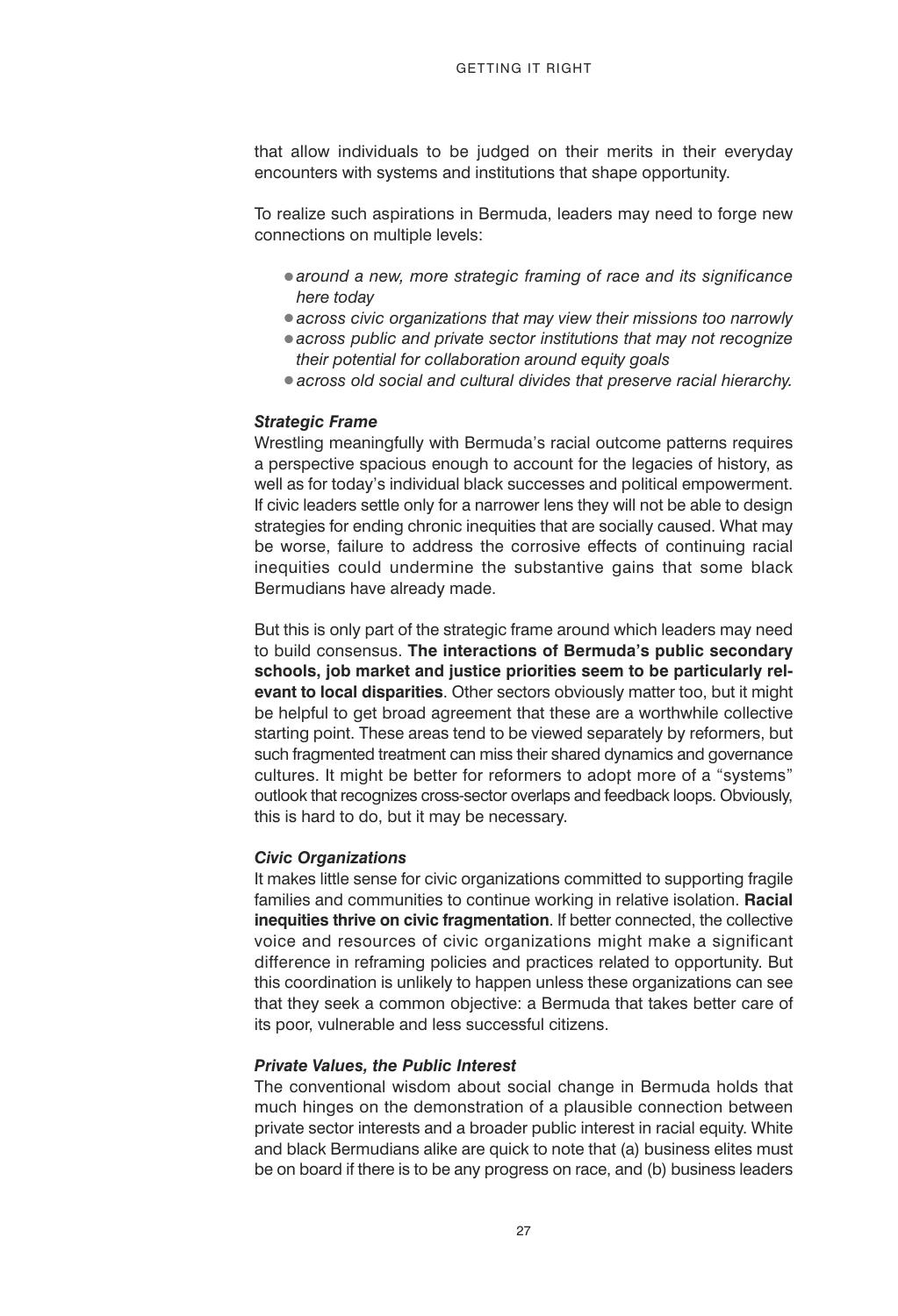will not sign on to a racial equity agenda unless they see clearly how this could serve their bottom line.

**Private sector interests are vitally important to the viability of Bermuda's economy. While these cannot be held sacrosanct—given what we know about the historical role private property has played in sustaining white privilege—every effort must be made to reconcile those interests with the public's broader equity priorities**. Equity leaders can neither afford to ignore the private sector nor allow their priorities to take precedence over the public good. Indeed, demonstrating the dependence of business on social stability might be pivotal in getting more business leaders to sign on to a racial equity program. They know that their utter dependence on overseas business investors, social stability and attractiveness as a vacation destination require the preservation of a favorable national image. An atmosphere of festering black discontent over unchanging disparity gaps does not bode well for that image in the future.

Bridging the private/public divide is likely to be tough, **since there may be an implicit assumption that the upper echelons of international business need to be white spaces**. In other words, there could be the unspoken belief that, as evidence of professionalism, international business clients expect a corporate imagery and culture that fits their racial norms. None of this has anything to do with racism, business leaders might say, simply the realities of a highly competitive, customer-driven environment and insufficient numbers of qualified Bermudians who are disproportionately black. Of course, neither explanation is satisfactory. So, **business pragmatists must be able to see the hidden costs of having Bermuda's racial majority feel permanently shut out of the best jobs on offer here**.

Another important public/private divide to be acknowledged relates to who wields power in Bermuda, and how much they wield. At this juncture, white Bermudians and expats derive sufficient power from control of most of the island's businesses to effectively counter the power black Bermudians now derive from the ballot box. The underrepresentation of blacks in corporate leadership positions thus has hidden political consequences. These are the positions that provide entrée to networks that wield influence at the highest levels.

Black political rule does translate into considerable black empowerment, but if arrangements in the economic sphere effectively preserve white privilege, that empowerment loses a lot of material significance for black Bermudians.

Racial equity reformers may need to talk about the racial asymmetry in high-level influence because of the role that business interests play in governance. (Governance is the decision-making, negotiating and bargaining that determines policies and practices in every sector of society.) The distinctive patterns and priorities established in each area, and the levels of public resources allocated, always reflect the levels of engage-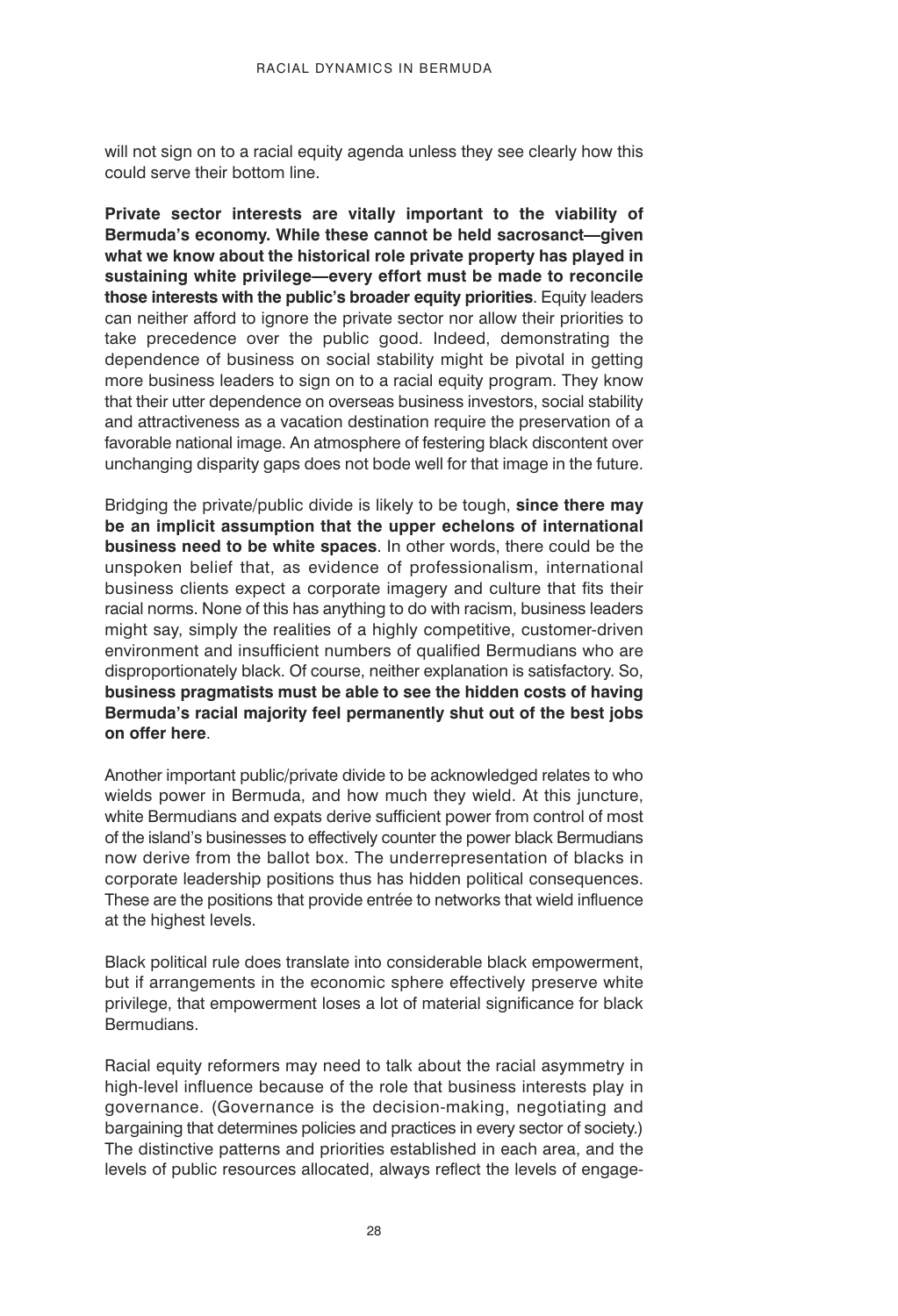ment (or non-participation) of influential public, business and civic actors. This engagement takes place in formal *and* informal settings, such as receptions, private social gatherings, and membership clubs. Access, then, is the special currency of governance. Memberships and connections that wealth brings provide a great deal of this currency to those who are not elected to public office or recognized as civic leaders.

Discussions about how business interests might address racial equity concerns could focus on the roles they play in education, employment and criminal justice governance. How do they help to shape public and institutional policies and practices in these crucial areas? Again, it might be useful to zero in on these sectors early on since they might be doing the most to continually preserve vestiges of the old race construct in Bermuda, even as the society moves forward in other ways.

#### *Social and Cultural Connections*

Finally, prospects for a successful racial equity transformation may improve when Bermudians move to make connections with people beyond their familiar social and cultural circles which oftentimes means interacting with people of other races. These divides sustain racial exclusion and a psychology that still operates quietly to feed unconscious biases that connect racial identity with negative stereotypes in many minds. It seems very unlikely, for instance, that comprehensive school reform would not have been completed if Bermuda's white-dominated private schools graduated only 51 percent of students.

Racial exclusion deepens the dilemmas that talking honestly about race often poses on both sides. There are often real fears that excessive candor or poorly chosen words might put professional and personal relationships at risk. Many blacks fear being fired, refused a job or promotion for raising discrimination issues. They know too that legal remedies for such retaliatory actions can be very protracted, difficult to win, and costly—since it can cost a great deal to bring a case to court. Similarly, whites who recognize the barriers blacks face and share their desire for equity may shy away from cross-racial discussions for fear of being misunderstood, falling out of favor within their own circles, or both.\*

#### **Close physical proximity has not been a racial panacea in Bermuda**.

As already noted, many well-meaning black and white Bermudians confess to never having visited a home in a racial community outside their own. For some, the reason is not having a sufficiently close friend of the other race. For others, it is simply the absence of an invitation or inclination to offer one themselves. The true social distances separating Bermuda's main racial identity groups are masked by a familiarity in which tourists appear to be the only strangers. But if this is true, and if indeed trust across racial groups is a prerequisite for dispelling myths about black Bermudians, this "social distance" issue may need prominence of the change agenda as well.

Wherever reformers may choose to begin, the structural changes they

\* In the US experience this tends to vary along generational lines. Generally speaking, younger people of all races tend to be less uncomfortable talking about race and other social identities. But older people in the workforce still typically avoid race conversations in mixed company.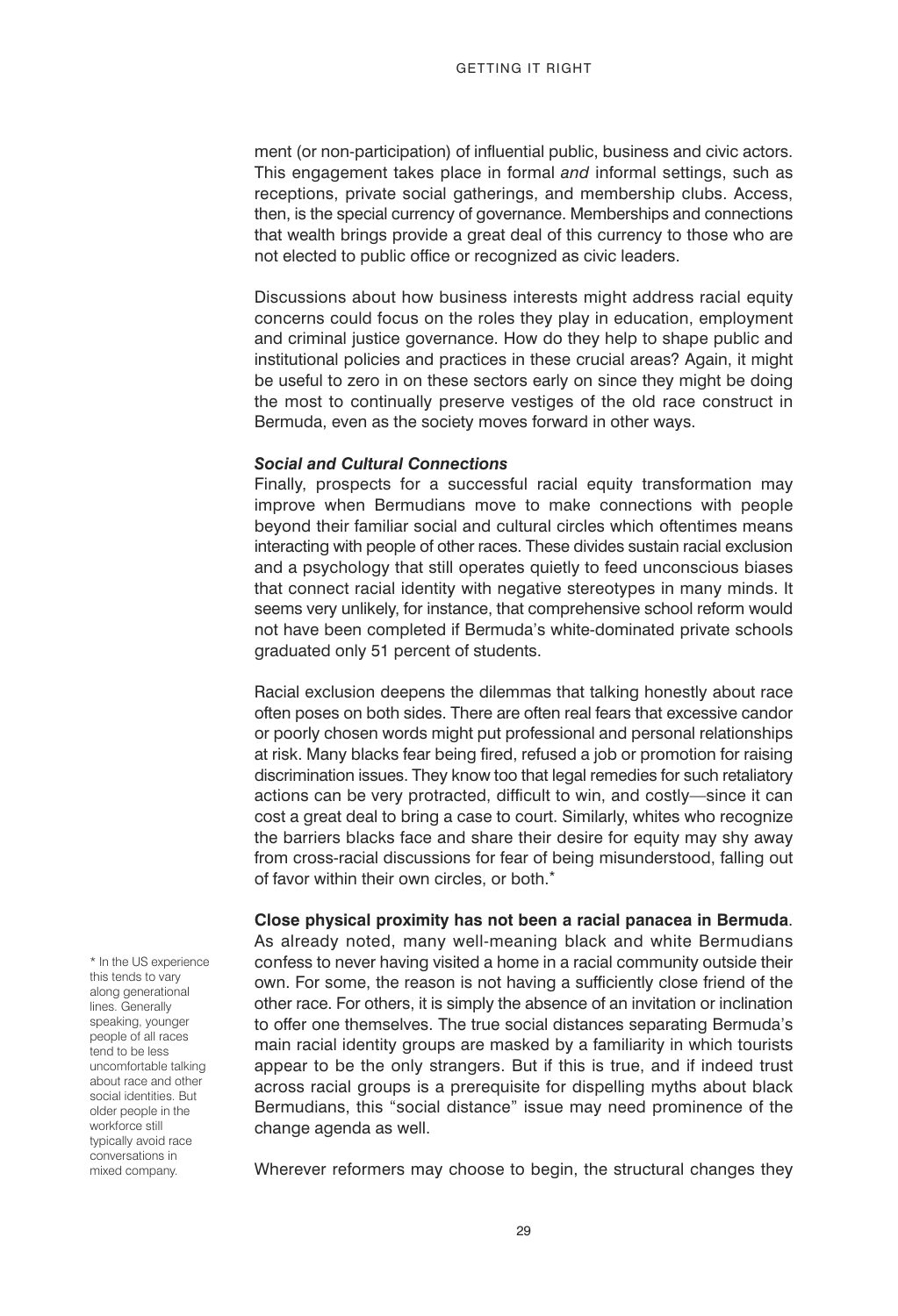want to initiate will likely take longer to bear fruit because of the need to build a reservoir of mutual trust across Bermuda's largest racial groups. Older black Bermudians may be publicly uncomplaining, but many carry psychological scars associated with family histories on this island. At the same time, whites who believe that they've worked hard for their success may harbor unease about the material implications of racial equity transformation—that is, the potential loss of some wealth and privilege. Layered onto this may be the ambivalence of younger black Bermudians who may feel race acutely in their daily encounters with employers and police, and who may lack their grandparents' and parents' sense of how far Bermuda has already come on race. Indeed, cross-racial and cross-generational trust-building may require the greatest investments of time and patience. Reviving the Big Conversation on race that started here in 2006 could be a good step in this direction.<sup>60</sup>

### *Closing Thoughts*

As racial equity leaders in Bermuda take up this difficult challenge, they might keep Bermuda's distinctive political and cultural features in mind. Convictions about individualism and personal responsibility have strong appeal here. Compounding these beliefs are racial asymmetries in political and economic power, overt and subtle patterns of social exclusion that keep the racial order intact, and a strong consensus around the inviolability of business interests. Filtered through a racial equity prism, each feature raises important questions about the breadth and depth of public will to support a racial equity agenda. Yet there may not be a better time for bold, innovative action. Bermuda's special advantages as a nation and courageous civic voices for social justice position it well to eventually "get it right" on racial equity in the 21st Century.

> <sup>60</sup> See "Continue the Big Conversation social scientist," by Tim Smith in *The Royal Gazette*, July 5, 2011.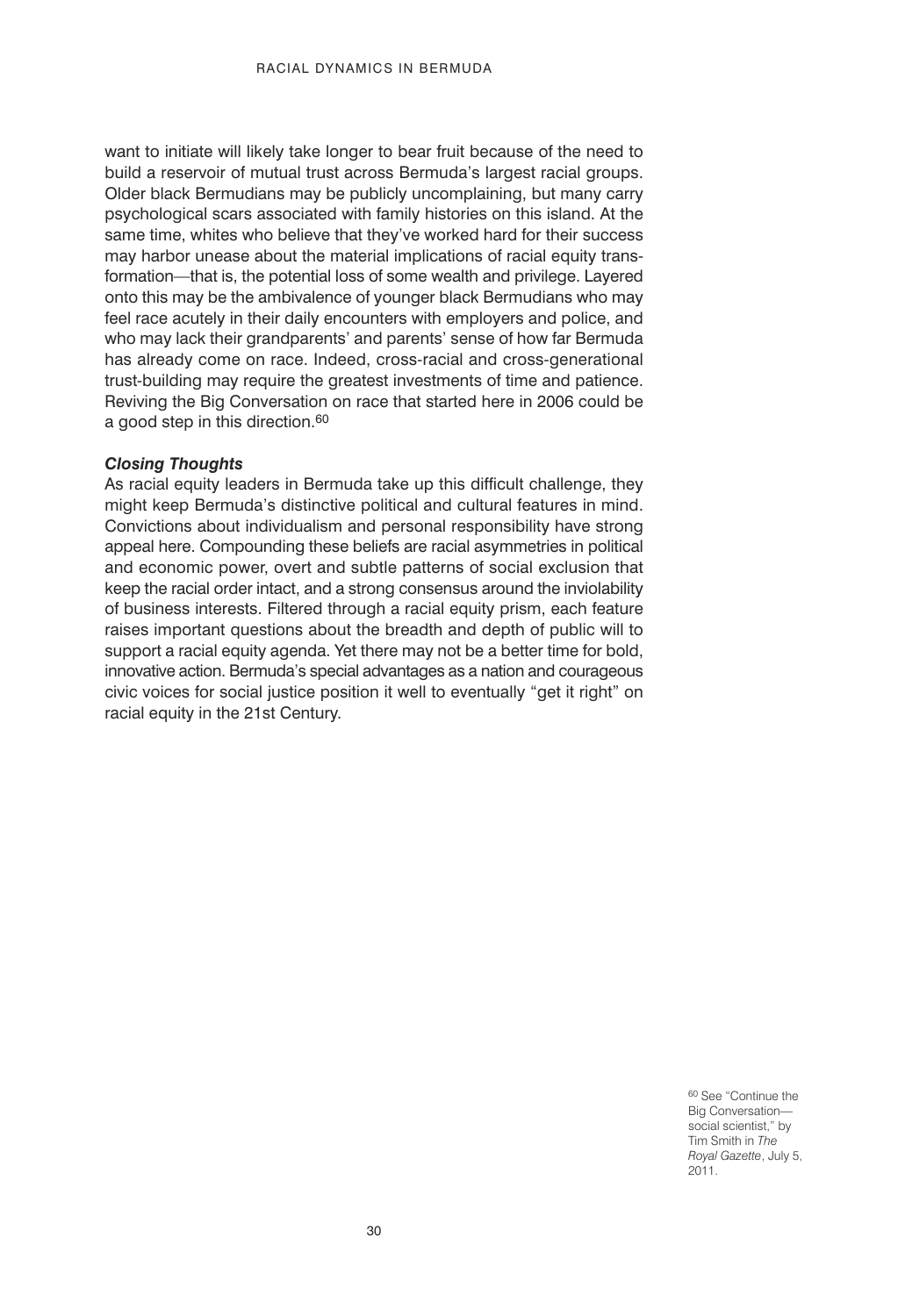# Annex 1

# Racial Equity Seminar Participants

| <b>JULY 2008</b>         | <b>Chae Powell</b>           |
|--------------------------|------------------------------|
| <b>Sydney Gibbons</b>    | <b>Aideen Ratteray Pryse</b> |
| <b>Cummings Zuill</b>    | <b>Cordell W. Riley</b>      |
|                          | <b>Carlton Simmons</b>       |
| OCTOBER 2009             | <b>Ottiwell A. Simmons</b>   |
| <b>Najib Chentouf</b>    | <b>Gavin Smith</b>           |
| <b>Sara Clifford</b>     | <b>Joseph Smith</b>          |
| <b>Claudette Fleming</b> | <b>William Trott</b>         |
| Jose A. Lora             | <b>Gil Tucker</b>            |
| <b>Suzanne Mayall</b>    | <b>Tom Vesey</b>             |
| <b>Clare Mello</b>       | <b>Myra Virgil</b>           |
| <b>Venous Memari</b>     | <b>Paget Wharton</b>         |
| <b>Mark Nash</b>         | <b>Keamon Woolaston</b>      |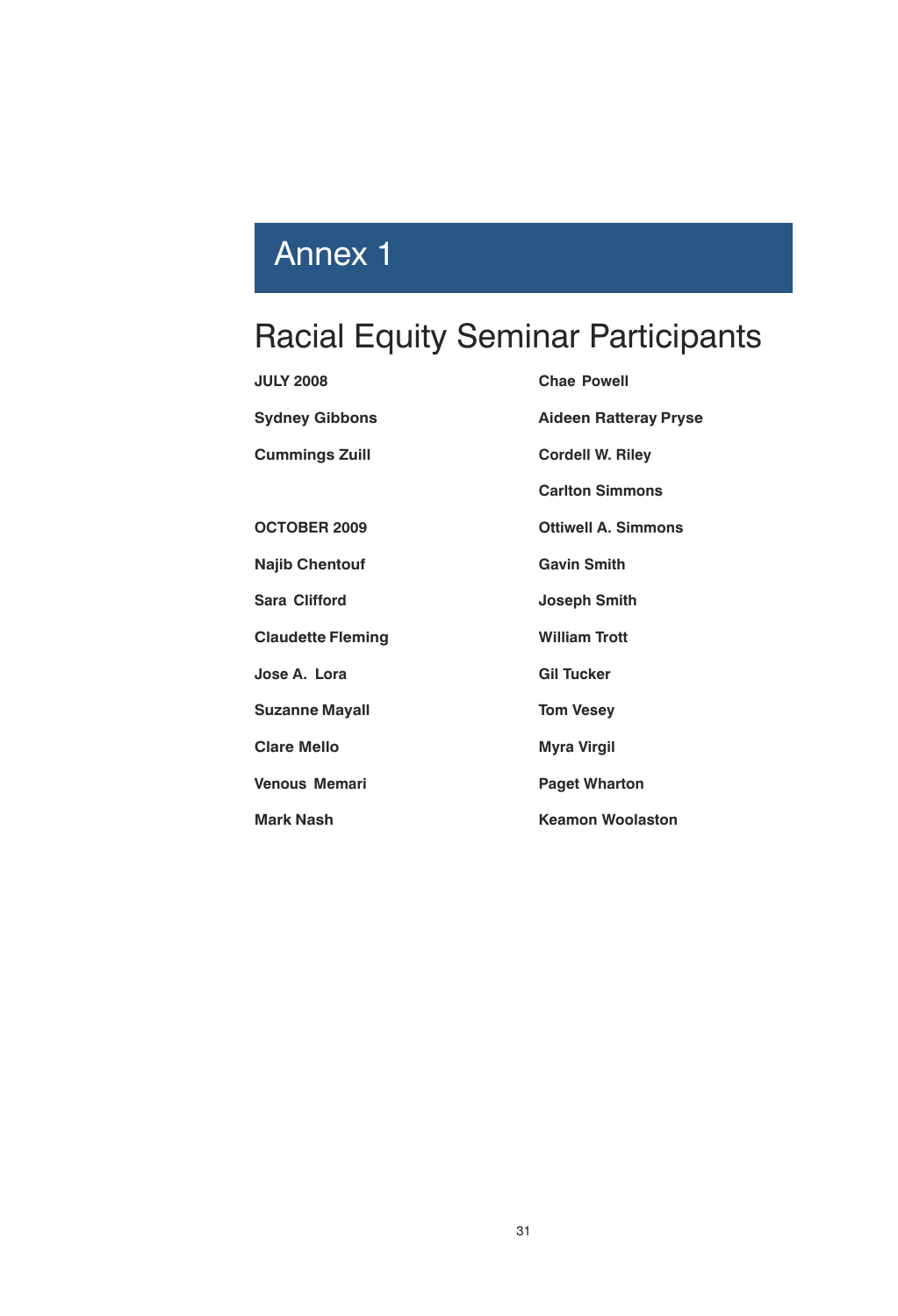### Racial Equity Seminar Participants *Continued*

| <b>JUNE 2010</b>              | Deborah Jackson        |
|-------------------------------|------------------------|
| <b>Wayne M. Caines</b>        | <b>Lisa Lowery</b>     |
| Vicki Coelho                  | <b>Shaun Morris</b>    |
| <b>Jeffrey G. Convers</b>     | Donna L. Pearman       |
| William C. DeSilva, Jr.       | <b>Craig Simmons</b>   |
| <b>Kelly Francis</b>          | <b>Gerald Simons</b>   |
| <b>Tamara Gathright Fritz</b> | <b>Rochelle Simons</b> |
| <b>Diane Gordon</b>           | <b>Gil Tucker</b>      |
| <b>Charles Gosling</b>        | <b>Tom Vesey</b>       |
| <b>Dwayne Hunt</b>            | <b>Myra Virgil</b>     |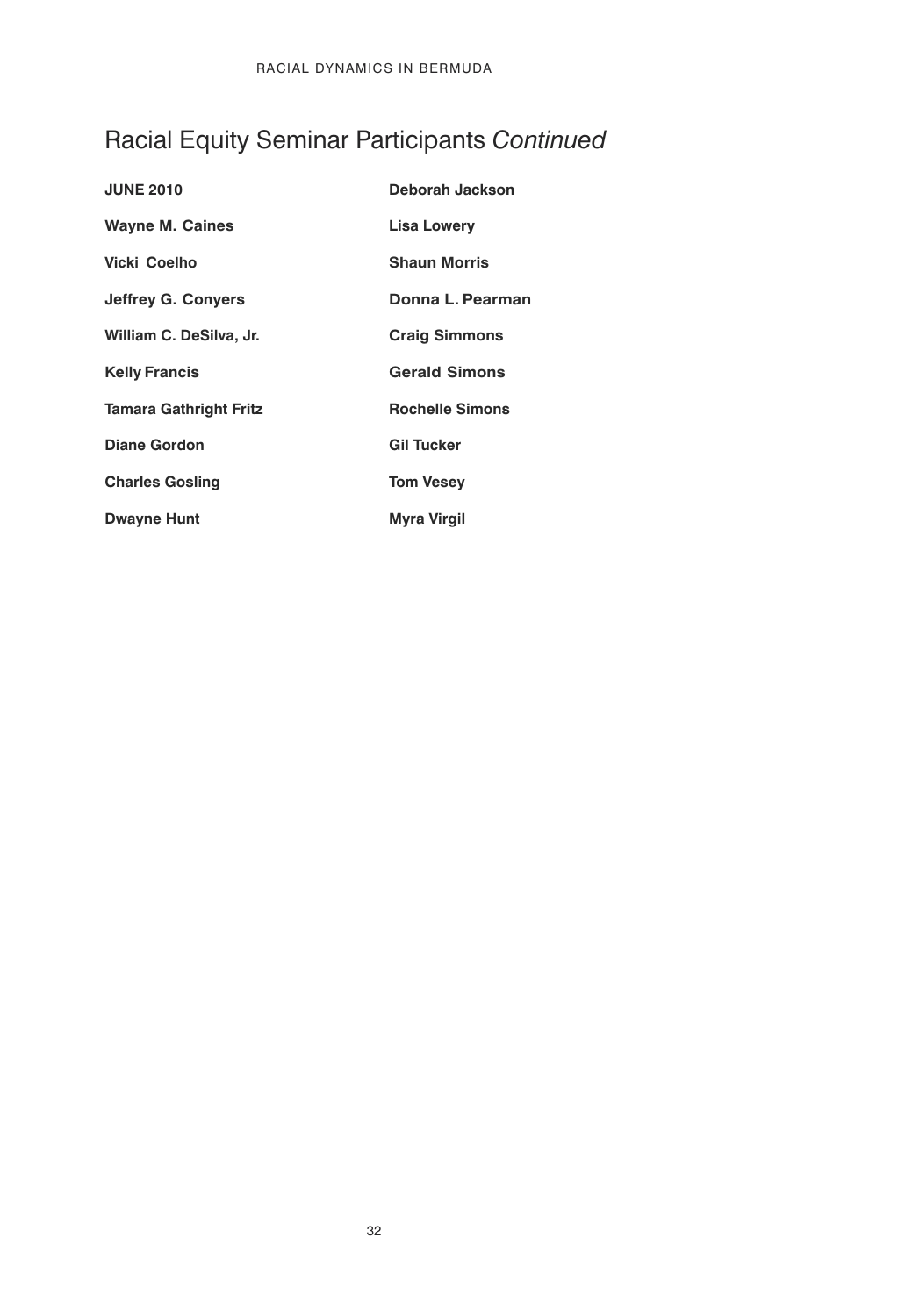### ANNEXES

| OCTOBER 2010                  | Deborah Jackson              |
|-------------------------------|------------------------------|
| <b>Jennifer Burland Adams</b> | <b>Quinell Kumalae</b>       |
| <b>Melvyn Bassett</b>         | <b>Stanley Lee Chairman</b>  |
| <b>Charles Brown</b>          | Pamela Barit Nolan           |
| Janita Burke                  | <b>Amanda Outerbridge</b>    |
| <b>Kevin Comeau</b>           | <b>Aideen Ratteray Pryse</b> |
| <b>Edith G. Conyers</b>       | <b>Ralph E. Richardson</b>   |
| Jeffery G. Conyers            | <b>Cordell W. Riley</b>      |
| <b>Peter David Darling</b>    | <b>Victor Ruberry</b>        |
| <b>Tim Darrell</b>            | <b>Doug Soares</b>           |
| <b>Wayne Dill</b>             | <b>Tom Vesey</b>             |
| <b>Diane Gordon</b>           | <b>Richard Winchell</b>      |
| <b>Charles Gosling</b>        | Lynne Winfield               |
|                               |                              |

**Darnell Harvey**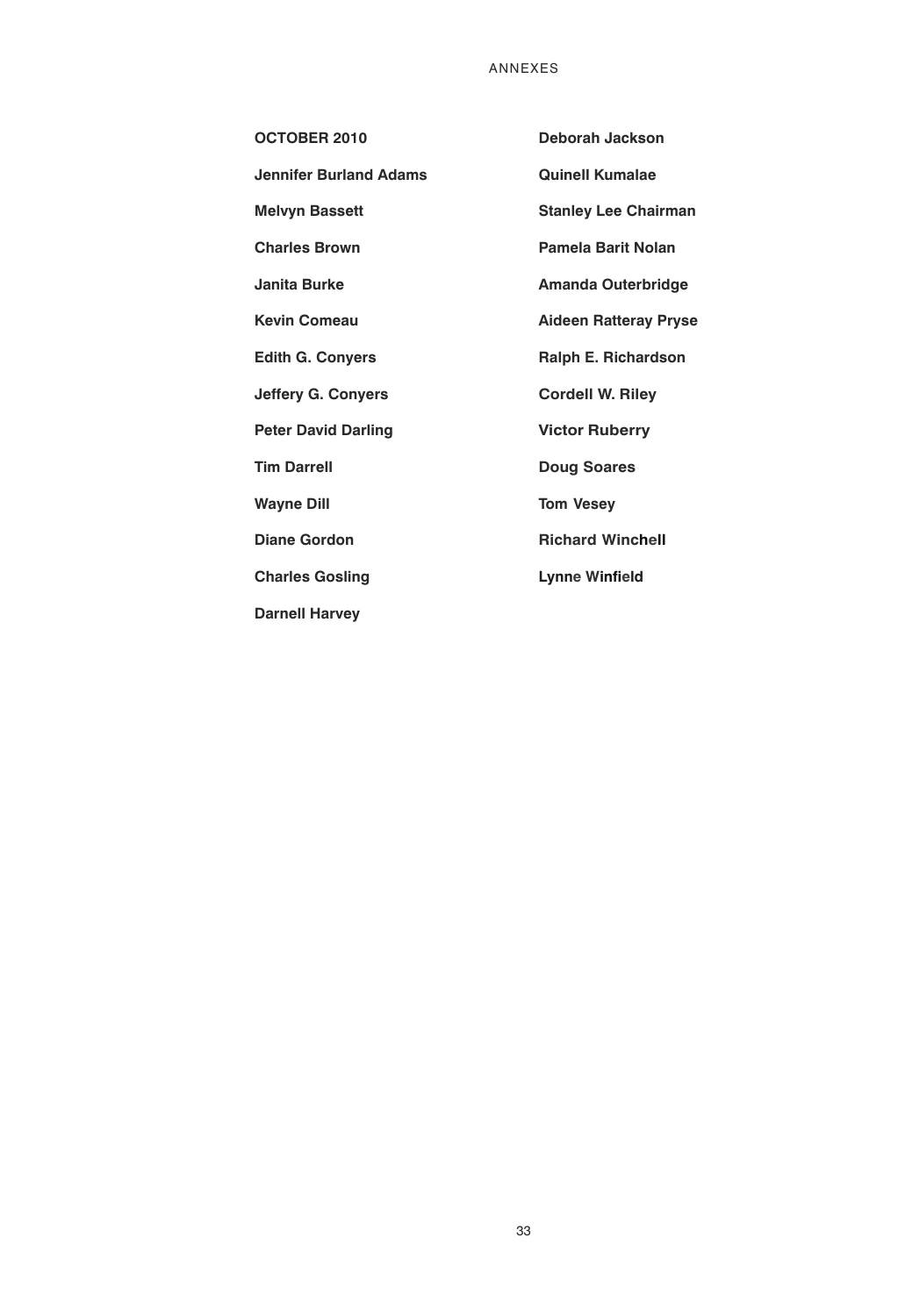### Annex 2

# The Aspen-Bermuda Partnership on Racial Equity

**WHAT IS IT?**: The Aspen-Bermuda Partnership on Racial Equity comprises a diverse group of Bermudians with a shared vision of a racially equitable, inclusive and integrated Bermuda. The Partnership's belief is that racial inequities weaken our civic infrastructure and undermine our economic promise.

**WHAT WILL IT DO?**: To extinguish structural racism in Bermuda the Partnership will work towards equity in employment, education and the criminal justice system, and anywhere else where an unequal access to power and leverage results in an uneven playing field and unequal outcomes. The Partnership will examine the causes of continuing racial inequity, with a view to identifying opportunities to develop and implement constructive solutions to race-related problems.

**HOW WILL IT DO IT?**: It is early days, but so far we have a number of working groups reviewing policy issues that enable racially biased outcomes, and thinking about strategies to address these disparities. The Partnership also aims to assist in enabling a healthy and well-informed public discussion about race in Bermuda.

**HOW LONG WILL IT TAKE?**: We do not have a defined timetable. The quest for racial equity will be ongoing; it's a substantial task that requires shifts in behavior and mindset over time. It's also an essential task and the Partnership members are committed to it for the long haul.

**WHO EXACTLY IS INVOLVED?**: The group comprises the 65 alumni of the Aspen Institute's 2010 Seminars on Racial Equity and Society. The alumni are probably best described as a multi-racial cross-section of community leaders—individuals who through their work in the public, private and non-profit sectors have gained credibility and respect for their integrity and honesty. In order for this initiative to attract broad community support, the Partnership must engender trust.

**HOW IS THIS DIFFERENT FROM OTHER RACE INITIATIVES?** We are trying to identify the root causes of racism, marginalization and discrimination by looking behind the disparities in our society to see what can most effectively be tackled. Specifically, there are three unusual features of this project.

1. The group is concerned about structural and systemic racial inequities, and takes a long-term view that aims to dismantle all the interacting causes of racial inequity. 2. We are linked with the Aspen Institute, a US think tank that takes an analytical and dispassionate approach to solving the problems of racial injustice.

3. The group is an unusual assortment of Bermudian society, all of whom advocate racial iustice.

#### **Updated: October 25, 2011**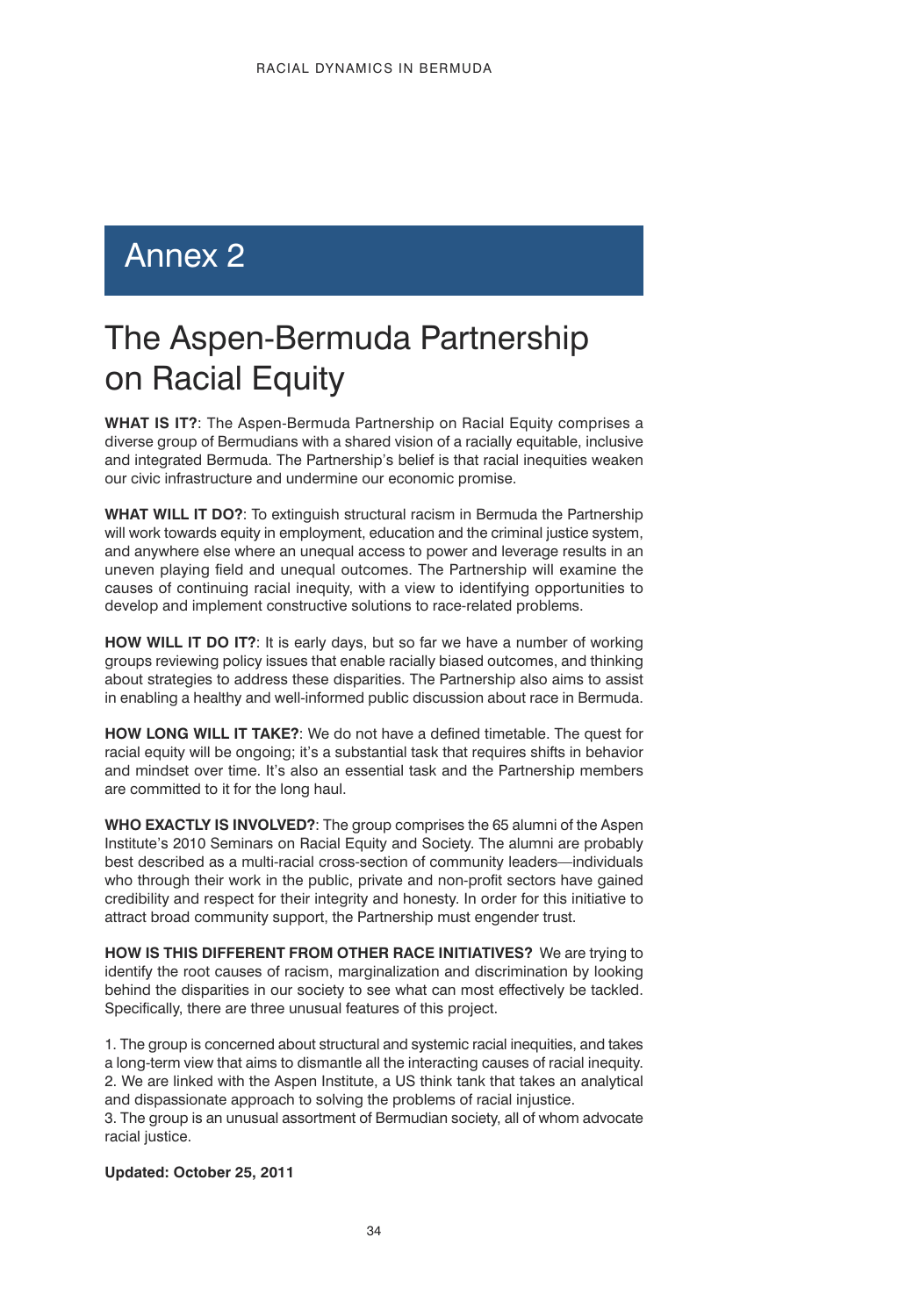### Annex 3

### The Aspen-Bermuda Project Summary

On October 2009, June 2010, and October 2010 three groups of leaders from the non-profit sector, business community and government in Bermuda were brought together for a Racial Equity and Society Seminar.\*

The Aspen Institute convened the groups at the Aspen Meadows in Aspen, Colorado and Wye River Conference Center in Maryland.

Participants met to identify the causes of racial inequities in Bermuda and develop strategies for promoting greater racial equity in the country.

Through interactive dialogue, watching videos, and exercises, participants discussed several mechanisms through which racial inequities are reproduced. These include:

l Attitudes, stereotypes and prejudices that blacks and whites still have about each other

l Policies and practices in key sectors that affect opportunities in Bermudian life, especially education, employment and criminal justice

• Social segregation that operates in various Bermudian institutions, beginning with the schools and continuing in many social, religious, recreational, and civic institutions.

The Roundtable will work collaboratively with Bermudians to address disparities in Bermuda by identifying strategies and engaging individuals and organizations that have the capacity to sustain efforts around racial equity.

The goal of the project is to better understand what constitutes structural racism while developing ways to dismantle this to make progress on promoting racial equity in Bermuda.

\* In July 2008, two designates from Bermuda also joined a US-based leadership seminar on Racial Equality and Youth Development hosted by the Aspen Institute Roundtable on Community Change, in Aspen, Colorado.